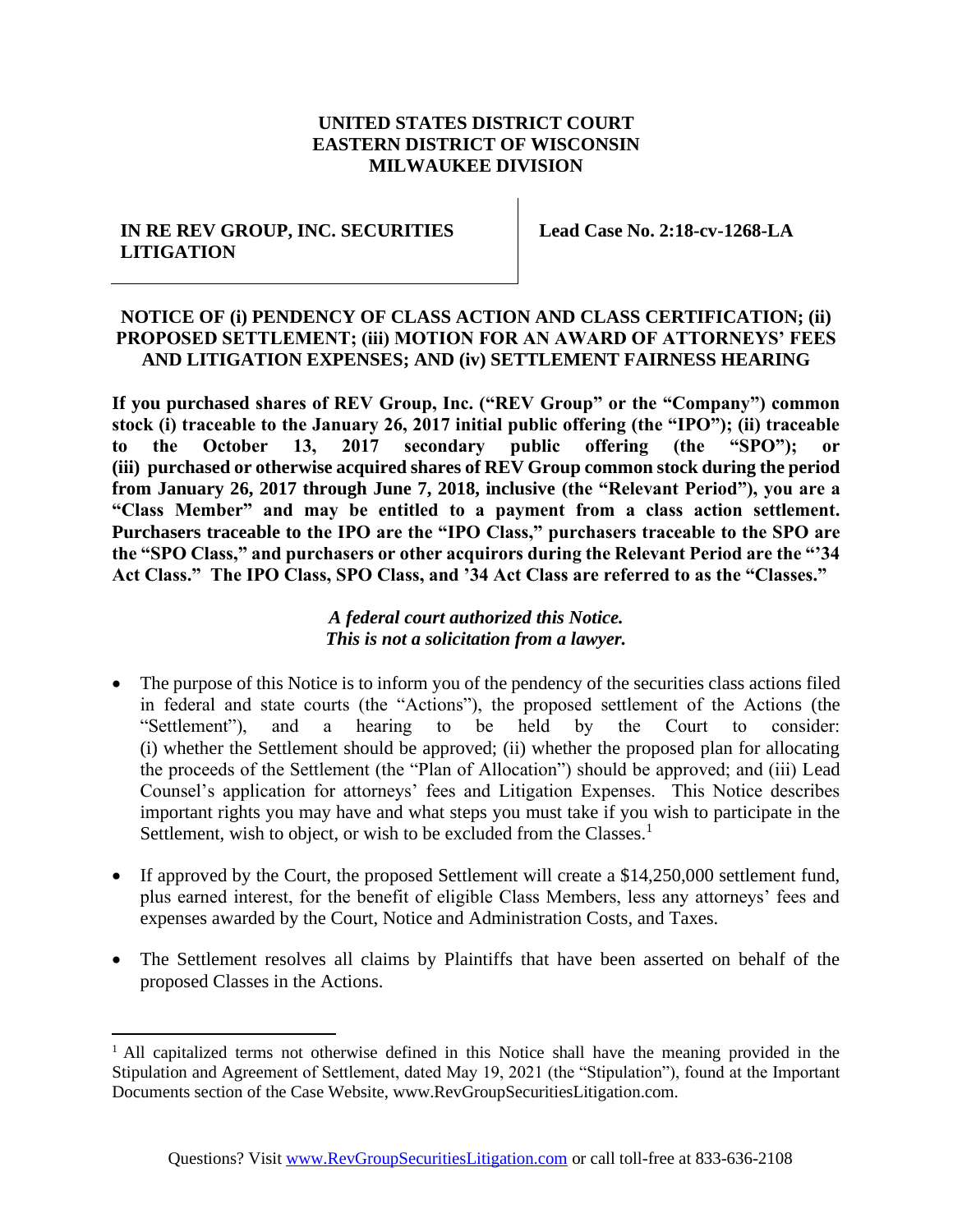• This Notice is not intended to be, and should not be construed as, an expression of any opinion by the Court with respect to the truth of the allegations in the Actions as to any of the Defendants or the merits of the claims asserted by the Plaintiffs or defenses asserted by the Defendants. This Notice is solely to advise you of the proposed Settlement of the Actions and of your rights in connection therewith.

#### **If you are a Class Member, your legal rights will be affected by this Settlement whether you act or do not act. Please read this Notice carefully.**

| <b>YOUR LEGAL RIGHTS AND OPTIONS IN THIS SETTLEMENT</b>                                                                                                    |                                                                                                                                                                                                                                                                                                       |  |
|------------------------------------------------------------------------------------------------------------------------------------------------------------|-------------------------------------------------------------------------------------------------------------------------------------------------------------------------------------------------------------------------------------------------------------------------------------------------------|--|
| <b>SUBMIT A CLAIM</b><br><b>FORM BY</b><br><b>DECEMBER 21, 2021</b>                                                                                        | The only way to get a payment. See Question 8 below<br>for details.                                                                                                                                                                                                                                   |  |
| <b>EXCLUDE YOURSELF</b><br><b>FROM THE CLASSES</b><br>BY NOVEMBER 18, 2021                                                                                 | Get no payment. This is the only option that, assuming your<br>claim is timely brought, might allow you to ever bring or be<br>part of any other lawsuit against Defendants and/or the other<br>Defendant Releasees concerning the Released Plaintiffs'<br>Claims. See Question 11 below for details. |  |
| <b>OBJECT BY</b><br><b>NOVEMBER 18, 2021</b>                                                                                                               | Write to the Court about why you object to the Settlement,<br>the Plan of Allocation, or the application for attorneys' fees<br>and Litigation Expenses. If you object, you will still be a<br>member of the Class. See Question 14 below for details.                                                |  |
| <b>GO TO A HEARING ON</b><br><b>DECEMBER 9, 2021</b><br><b>AND FILE A NOTICE</b><br><b>OF INTENTION TO</b><br><b>APPEAR BY</b><br><b>NOVEMBER 18, 2021</b> | Ask to speak in Court at the Settlement Fairness Hearing<br>about the Settlement. See Question 18 below for details.                                                                                                                                                                                  |  |
| <b>DO NOTHING</b>                                                                                                                                          | Get no payment AND give up your rights to bring your own<br>individual action.                                                                                                                                                                                                                        |  |

- These rights and options**—and the deadlines to exercise them—**are explained in this Notice.
	- The Court in charge of this case still has to decide whether to approve the Settlement. Payments will be made to all eligible Class Members who timely submit valid Claim Forms, if the Court approves the Settlement and after any appeals are resolved. Please be patient.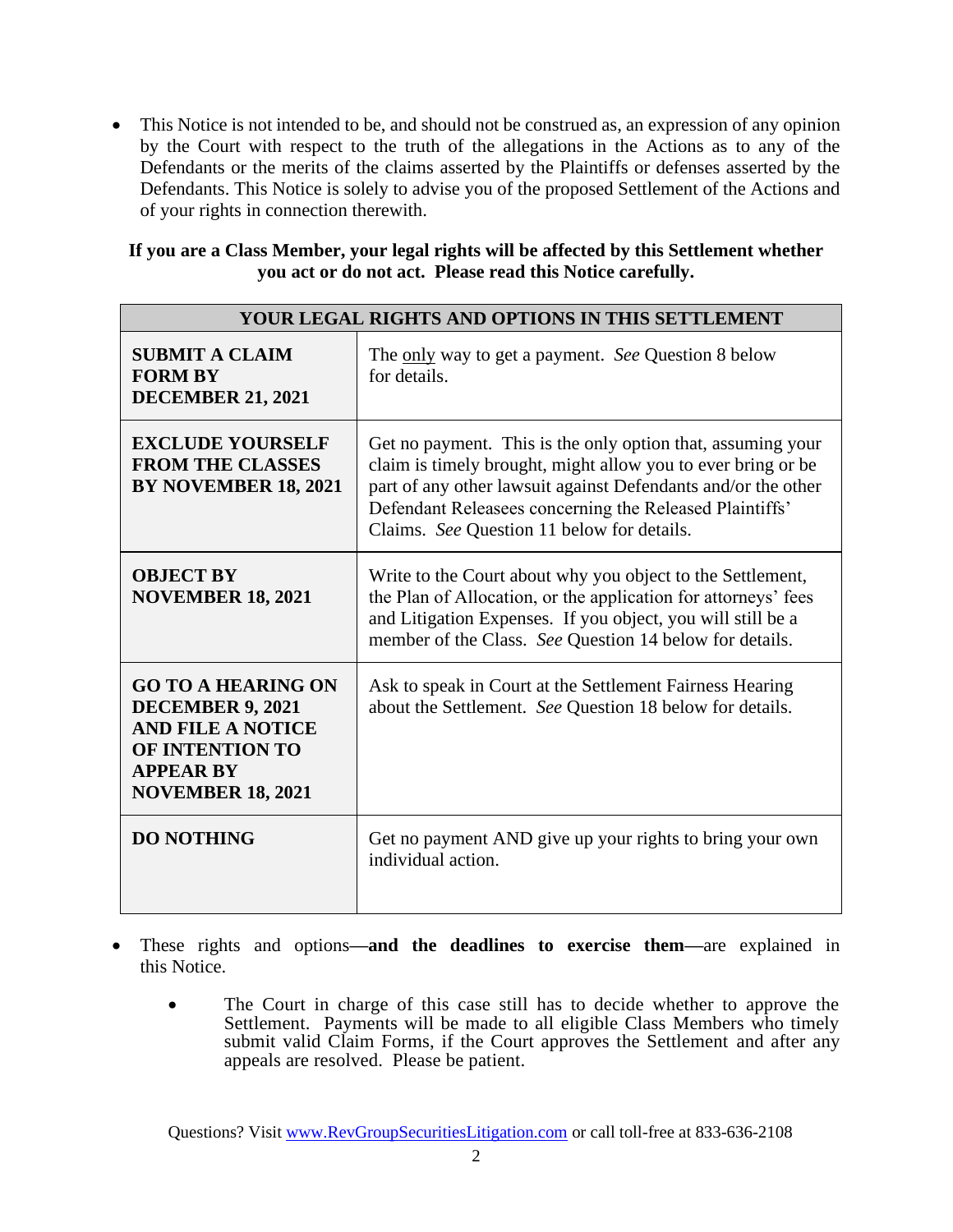### **SUMMARY OF THE NOTICE**

### **Statement of the Class's Recovery**

1. Subject to Court approval, Plaintiffs, on behalf of the Classes, have agreed to settle the Actions in exchange for a payment of \$14,250,000 (the "Settlement Amount"), which will be deposited into an interest-bearing Escrow Account (the "Settlement Fund"). The Net Settlement Fund (as defined below) will be distributed to Class Members according to the Court-approved plan of allocation (the "Plan of Allocation" or "Plan"). The proposed Plan of Allocation is set forth on pages 17-22 below.

### **Estimate of Average Amount of Recovery Per Share**

2. Based on Plaintiffs' consulting damages expert's estimate of the number of shares of REV Group common stock eligible to participate in the Settlement, and assuming that all such investors eligible to participate do so, Plaintiffs estimate that the average recovery would be approximately \$0.455 per allegedly damaged share (before deduction of any Court-approved fees and expenses, such as attorneys' fees and Litigation Expenses, Taxes, and Notice and Administration Costs). If the Court approves Lead Counsel's motion for attorneys' fees and Litigation Expenses (discussed below), the average recovery would be approximately \$0.355 per allegedly damaged share.<sup>2</sup> **Please note, however, that these average recovery amounts are only estimates, and Class Members may recover more or less than these estimated amounts.** An individual Class Member's actual recovery will depend on, for example: (i) the total number of claims submitted; (ii) the amount of the Net Settlement Fund; (iii) if the Class Member purchased shares traceable to the IPO or SPO; (iv) if and when the Class Member purchased or acquired shares of REV Group common stock during the Relevant Period; and (v) whether and when the Class Member sold the securities. *See* the Plan of Allocation beginning on page 16 for information on the calculation of your Recognized Claim.

# **Statement of Potential Outcome of Case if the Actions Continued to be Litigated**

3. The Parties disagree about both liability and damages and do not agree on the damages that would be recoverable if Plaintiffs were to prevail on each claim asserted against Defendants. The issues on which the Parties disagree include, for example: (i) whether Defendants made any statements or omitted any facts that were materially false or misleading, or otherwise actionable under the federal securities laws; (ii) whether certain statements or omissions were made with the required level of intent or recklessness; (iii) the amounts, if any, by which the prices of REV Group common stock was allegedly artificially inflated; (iv) the extent to which external factors such as general market, economic and industry conditions, influenced the trading prices of REV Group common stock during the Relevant Period; and (v) whether or not Defendants' allegedly false and misleading statements proximately caused the losses suffered by the Classes.

4. Defendants have denied and continue to deny any wrongdoing, deny that they have committed any act or omission giving rise to any liability or violation of law, and deny that Plaintiffs and the Classes have suffered any loss attributable to Defendants' alleged actions. While

<sup>&</sup>lt;sup>2</sup> An allegedly damaged share might have been traded, and potentially damaged, more than once during the Relevant Period, and the average recovery indicated above represents the estimated average recovery for each share that allegedly incurred damages.

Questions? Visit [www.RevGroupSecuritiesLitigation.com](http://www.revgroupsecuritieslitigation.com/) or call toll-free at 833-636-2108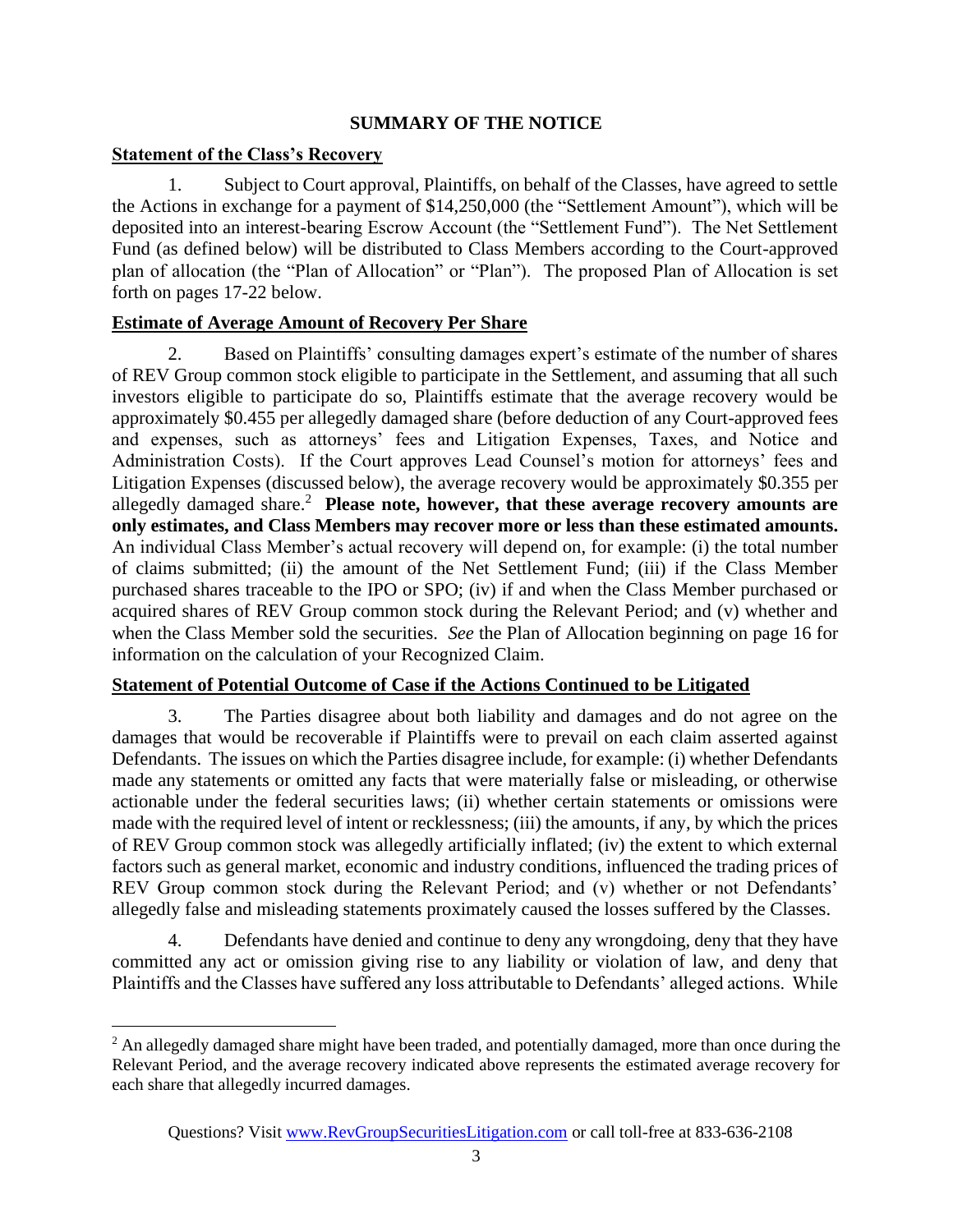Plaintiffs believe they have meritorious claims, they recognize that there are significant obstacles in the way to recovery.

# **Statement of Attorneys' Fees and Expenses Sought**

5. Lead Counsel Bernstein Liebhard, on behalf of itself and Additional Plaintiffs' Counsel Robbins Geller Rudman & Dowd LLP (collectively, "Plaintiffs' Counsel"), will apply to the Court for an award of attorneys' fees from the Settlement Fund in an amount not to exceed 20% of the Settlement Fund, which includes any accrued interest. Lead Counsel will also apply for payment of Litigation Expenses incurred in prosecuting the Actions in an amount not to exceed \$275,000, plus accrued interest, which may include an application pursuant to the Private Securities Litigation Reform Act of 1995 ("PSLRA") for the reasonable costs and expenses (including lost wages) of Plaintiffs directly related to their representation of the Classes. If the Court approves Lead Counsel's motion for attorneys' fees and Litigation Expenses, the average amount of fees and expenses, assuming claims are filed for all shares eligible to participate in the Settlement, will be approximately \$0.10 per allegedly damaged share of REV Group common stock. A copy of Lead Counsel's motion for attorneys' fees and Litigation Expenses will be posted on the Case Website, www.RevGroupSecuritiesLitigation.com, after it has been filed with the Court.

# **Reasons for the Settlement**

6. For Plaintiffs, the principal reason for the Settlement is the guaranteed cash benefit to the Classes without further delay. This benefit must be compared to the uncertainty of being able to prove the allegations in the Third Amended Complaint; the risk that the Court may grant some or all of the anticipated motions to be filed by Defendants; the risks of litigation, especially in complex securities actions like this; as well as the difficulties and delays inherent in such litigation (including any trial and appeals). For Defendants, who deny all allegations of wrongdoing or liability whatsoever and deny that Class Members were damaged, they have stated that they are entering into the Settlement solely to end the burden, expense, uncertainty, and risk of further litigation.

# **Identification of Attorneys' Representatives**

7. Plaintiffs and the Classes are represented by Lead Counsel, Bernstein Liebhard LLP, Michael S. Bigin, Esq., 10 East 40th Street, New York, NY 10016, (212) 779-1414, bigin@bernlieb.com, and Additional Plaintiffs' Counsel, Robbins Geller Rudman & Dowd LLP, Brian Cochran, Esq., bcochran@rgrdlaw.com, 200 South Wacker Drive, 31st Floor, Chicago, IL 60606. Further information regarding the Actions, the Settlement, and this Notice may be obtained by contacting the Claims Administrator:

> In Re REV Group, Inc. Securities Litigation c/o JND Legal Administration PO Box 91337 Seattle, WA 98111

or Plaintiffs' Counsel, or visiting the Case Website at www.RevGroupSecuritiesLitigation.com.

# **Please Do Not Call the Court with Questions About the Settlement.**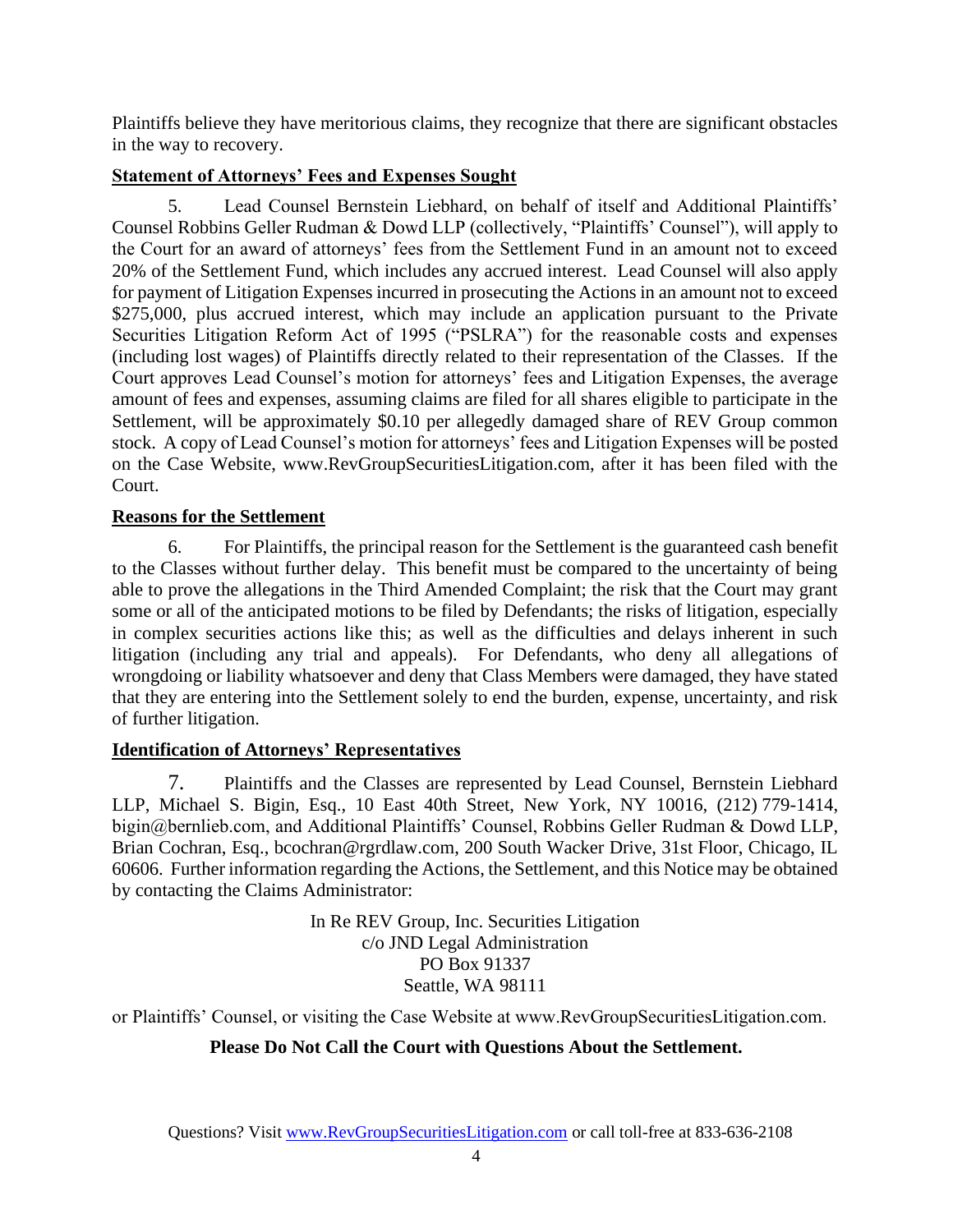### **1. Why did I get this Notice?**

8. You or someone in your family, or an investment account for which you serve as a custodian, may have purchased shares of REV Group common stock traceable to the IPO, SPO, or purchased or otherwise acquired shares of REVG common stock during the Relevant Period. This Notice explains the Actions, the Settlement, Class Members' legal rights, what benefits are available, who is eligible for them, and how to get them. Receipt of this Notice does not mean that you are a Class Member or that you will be entitled to receive a payment. **If you wish to be eligible for a payment, you are required to submit the Claim Form.** *See* **Question 8 below.**

9. The Court directed that this Notice be sent to Class Members to inform them of the terms of the proposed Settlement and about all of their options, before the Court decides whether to approve the Settlement at the upcoming hearing to consider the fairness, reasonableness, and adequacy of the Settlement, the proposed Plan of Allocation, and Lead Counsel's motion for attorneys' fees and Litigation Expenses (the "Settlement Fairness Hearing").

10. The Court in charge of the Settlement is the United States District Court for the Eastern District of Wisconsin, and the case is known as *In re REV Group, Inc.*, Lead Case No. 2:18-cv-1268-LA. The matter is assigned to the Honorable Lynn Adelman, United States District Judge.

### **2. What is this case about, and what has happened so far?**

11. REV Group has its principal executive offices in Milwaukee, Wisconsin. REV Group's common stock trades on the New York Stock Exchange ("NYSE") under the symbol "REVG." REV Group designs, manufactures, and distributes specialty vehicles. The Company operates three segments: 1) Commercial, which manufactures transit and shuttle buses, Type A school buses, mobility vans, sweepers, and terminal trucks; 2) Recreation, which manufactures motorized RV products; and 3) Fire & Emergency ("F&E"), which manufactures fire trucks and ambulance-related products. Plaintiffs allege that Defendants made material misstatements and omissions of material fact about REV Group's operating efficiencies, margin growth, and financial guidance.

12. Between June 8 and July 19, 2018, various plaintiffs commenced putative class actions in the United States District Court for the Central District of California against certain of the Defendants, styled *Marinoff v. REV Group, Inc., et al*., No. 2:18-cv-05095 (the "Marinoff Action"), *Rajaram v. REV Group, Inc*., *et al*., No. 2:18-cv-05693 (the "Rajaram Action"), and *Bitar v. REV Group, Inc.*, *et al*., No. 2:18-cv-06239 (the "Bitar Action"), which were subsequently transferred to the United States District Court for the Eastern District of Wisconsin by consent of the parties.

13. On June 26, 2018, Gabriel Yandoli commenced a putative class action in the Waukesha County Circuit Court for the State of Wisconsin (the "Wisconsin State Court") against certain of the Defendants on behalf of himself and a putative class of REV Group's public stockholders styled *Yandoli v. REV Group, Inc.*, *et al*., No. 2018CV001163 (the "Yandoli Action").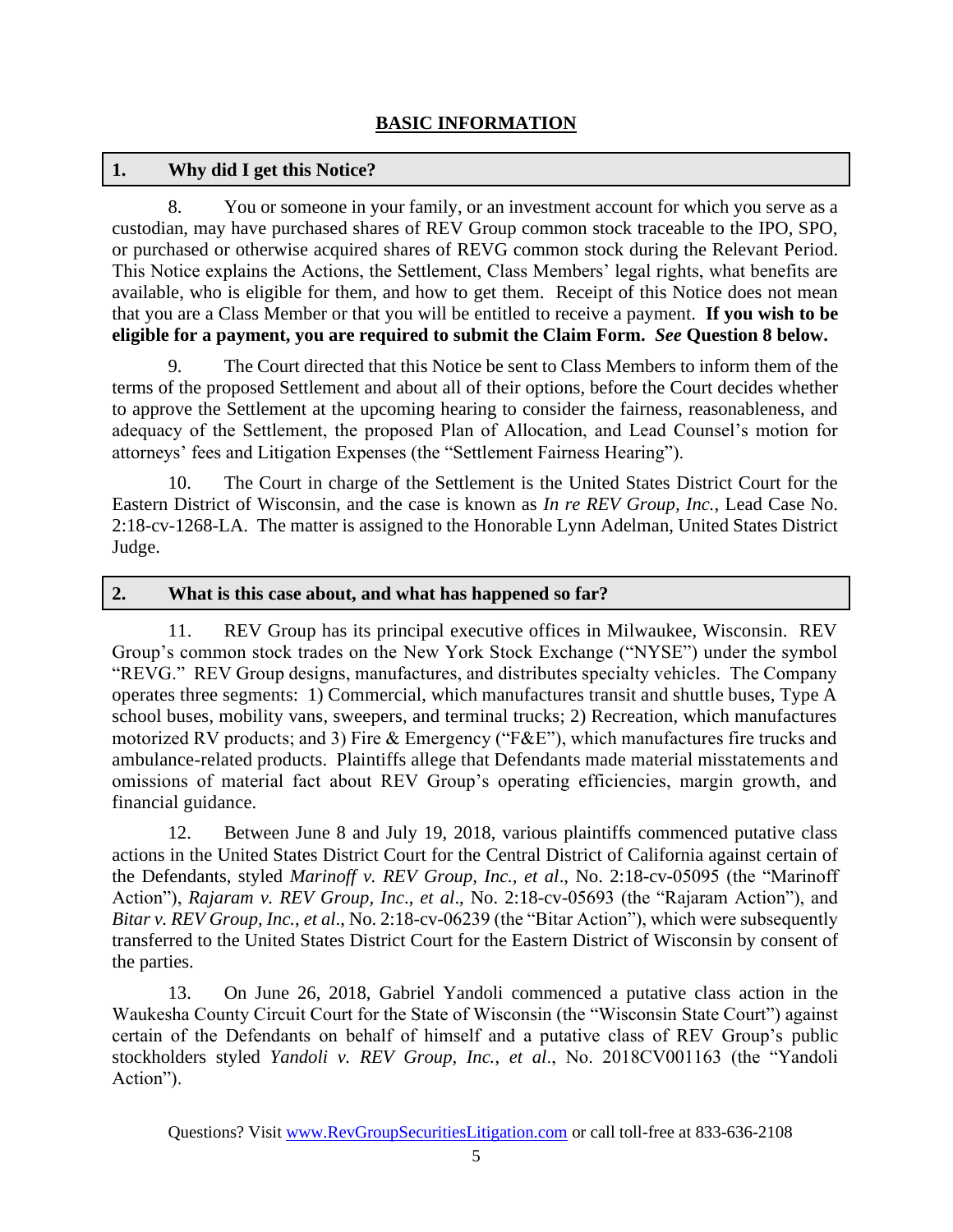14. On August 21, 2018, Bucks County commenced a putative class action in the Wisconsin State Court against certain of the Defendants on behalf of itself and a putative class of REV Group's public stockholders styled *Bucks County Employees Retirement System v. REV Group, Inc. et al*., No. 2018CV001501 (the "Bucks County Action," and together with the Marinoff Action, Yandoli Action, Rajaram Action, and Bitar Action, the "Actions").

15. Pursuant to the PSLRA, notice to the public was issued setting forth the deadline by which putative class members could move the Court to be appointed to act as lead plaintiffs. On September 19, 2018, the Court entered an order (i) consolidating the Marinoff Action, the Rajaram Action, and the Bitar Action in an action styled *In re REV Group, Inc. Securities Litigation*, Consol. Lead Case No. 2:18-cv-1268 (the "Consolidated Federal Action"); (ii) appointing Houston Municipal Employees Pension System ("HMEPS") as Lead Plaintiff ("Lead Plaintiff") in the Consolidated Federal Action; and (iii) approving Bernstein Liebhard LLP as Lead Counsel ("Lead Counsel") in the Consolidated Federal Action.

16. On November 2, 2018, Gabriel Yandoli and Bucks County, on behalf of themselves and putative classes of REV Group's public stockholders, filed a consolidated complaint. On November 5, 2018, the Wisconsin State Court entered an order (i) consolidating the Yandoli Action and the Bucks County Action in an action styled *Gabriel Yandoli, et al. v. REV Group, Inc. et al.*, Consol. Case No. 2018CV001163 (the "Consolidated State Action"); and (ii) appointing Robbins Geller Rudman & Dowd LLP as Interim Class Counsel ("State Class Counsel") for the putative plaintiff classes in the Consolidated State Action.

17. On November 20, 2018, HMEPS filed its first amended complaint. On September 27, 2019, HMEPS filed its Second Consolidated Amended Complaint in the Consolidated Federal Action, which certain REV Group and certain Individual Defendants moved to dismiss on October 9, 2019. HMEPS filed a detailed opposition to Defendants' motion to dismiss on October 30, 2019. The motion was fully briefed by November 13, 2019.

18. On June 3, 2020, the Parties to the Consolidated Federal Action informed the Court that they were engaged in settlement discussions, and asked the Court to defer issuing a decision on the pending Motion to Dismiss in the Consolidated Federal Action.

19. On July 6, 2020, the Wisconsin State Court stayed the Consolidated State Action until further order pursuant to a March 11, 2020 decision of the Wisconsin Court of Appeals.

20. On March 15, 2021, Plaintiffs, on behalf of themselves and the Classes, and Defendants entered into a Memorandum of Understanding (the "Memorandum of Understanding") memorializing the Parties' agreement to settle the Actions for \$14,250,000 in cash, subject to approval of the Court.

21. On March 18, 2021, the Parties informed the Court that they had reached an agreement in principle to settle the claims against Defendants and asked the Court to continue to defer issuing a decision on REV Group and the Individual Defendants' pending Motion to Dismiss.

22. On May 19, 2021, the Parties executed a Stipulation and Agreement of Settlement which, among other things, provides for the release all claims against Defendants in return for a cash payment of fourteen million, two hundred fifty thousand dollars (\$14,250,000) for the benefit of the Classes.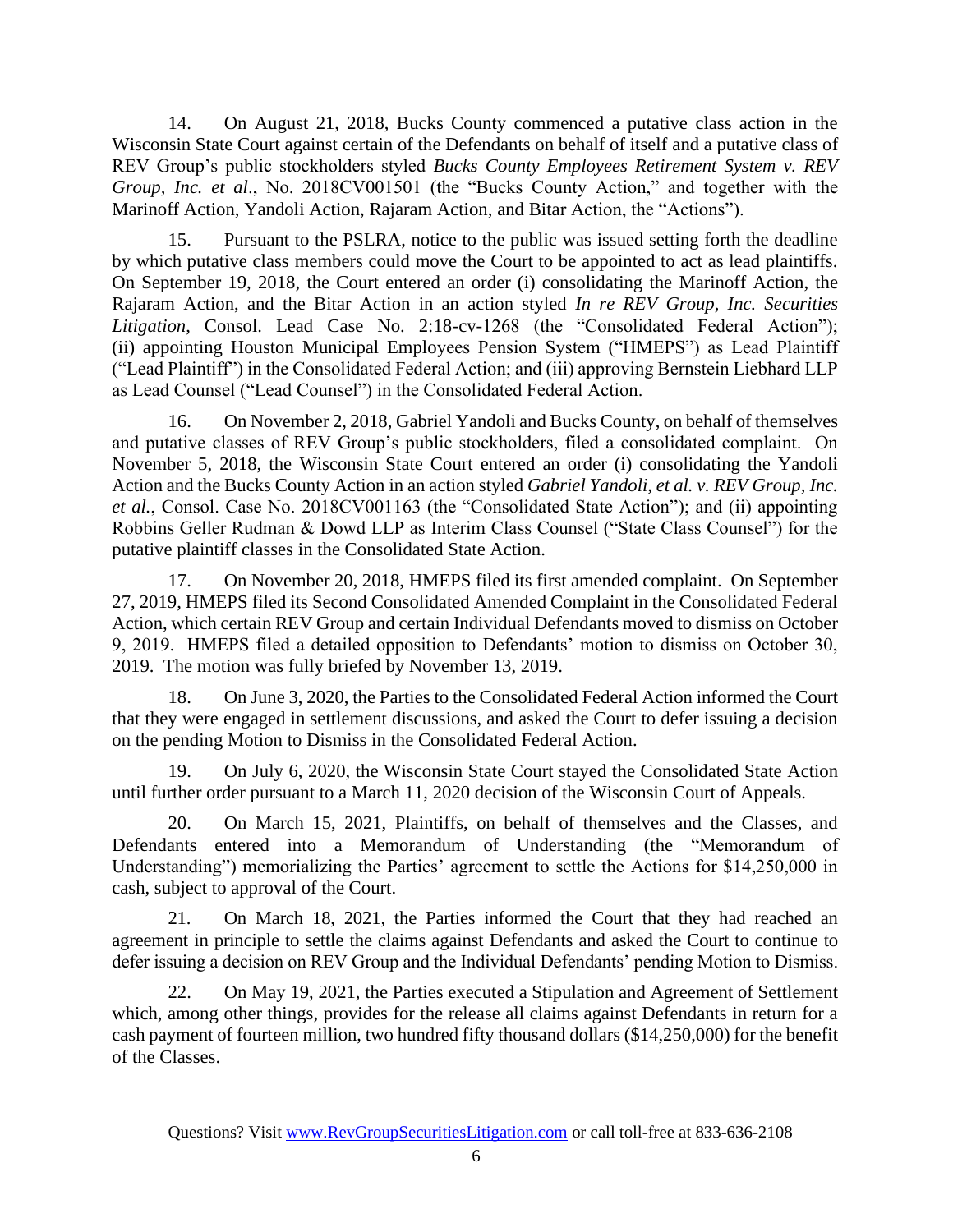23. On May 19, 2021, Plaintiffs filed their Third Amended Complaint, which included claims on behalf of the IPO Class, SPO Class, and the '34 Act Class.

24. On August 24, 2021, the Court preliminarily approved the Settlement, authorized this Notice to be disseminated to potential Class Members, and scheduled the Settlement Fairness Hearing to consider whether to grant final approval to the Settlement.

## **3. Why is this a class action?**

25. In a class action, one or more persons or entities (in this case, Plaintiffs), sue on behalf of people and entities who or which have similar claims. Together, these people and entities are a "class," and each is a "class member." Bringing a case, such as this one, as a class action allows the adjudication of many similar claims of persons and entities which might be too small to bring economically as separate actions. One court resolves the issues for all class members at the same time, except for those who exclude themselves, or "opt-out," from the class.

### **4. What are the reasons for the Settlement?**

26. The Court did not finally decide in favor of Plaintiffs or Defendants. Instead, both sides agreed to a settlement that will end the Actions. Plaintiffs and Plaintiffs' Counsel believe that the claims asserted in the Actions have merit; however, Plaintiffs and Plaintiffs' Counsel recognize the expense and length of continued proceedings necessary to pursue their claims through trial and appeals, as well as the difficulties in establishing liability and damages. In light of the Settlement and the guaranteed cash recovery to the Classes, Plaintiffs and Plaintiffs' Counsel believe that the proposed Settlement is fair, reasonable, and adequate, and in the best interests of the Classes.

27. Defendants have denied and continue to deny any allegations of wrongdoing contained in the Third Amended Complaint and further deny that they did anything wrong, that Plaintiffs or the Classes suffered damages or that the price of REV Group common stock was artificially inflated by reasons of alleged misrepresentations, nondisclosures or otherwise. The Settlement should not be seen as an admission or concession on the part of Defendants. Defendants have taken into account the burden, expense, uncertainty, distraction, and risks inherent in any litigation and have concluded that it is desirable to settle upon the terms and conditions set forth in the Stipulation.

# **5. How do I know if I am part of the Class?**

28. The Court directed, for the purposes of the proposed Settlement, that everyone who fits the following description is a Class Member and subject to the Settlement unless they are an excluded person (*see* Question 6 below) or take steps to exclude themselves from the Classes (*see* Question 11 below): If you purchased shares of REV Group, Inc. ("REV Group" or the "Company") common stock traceable to the IPO, SPO, or purchased or otherwise acquired REV Group shares during the Relevant Period, you are a Class Member and may be entitled to a payment from a class action settlement.

29. Receipt of this Notice does not mean that you are a Class Member. The Parties do not have access to your transactions in REV Group common stock. Please check your records or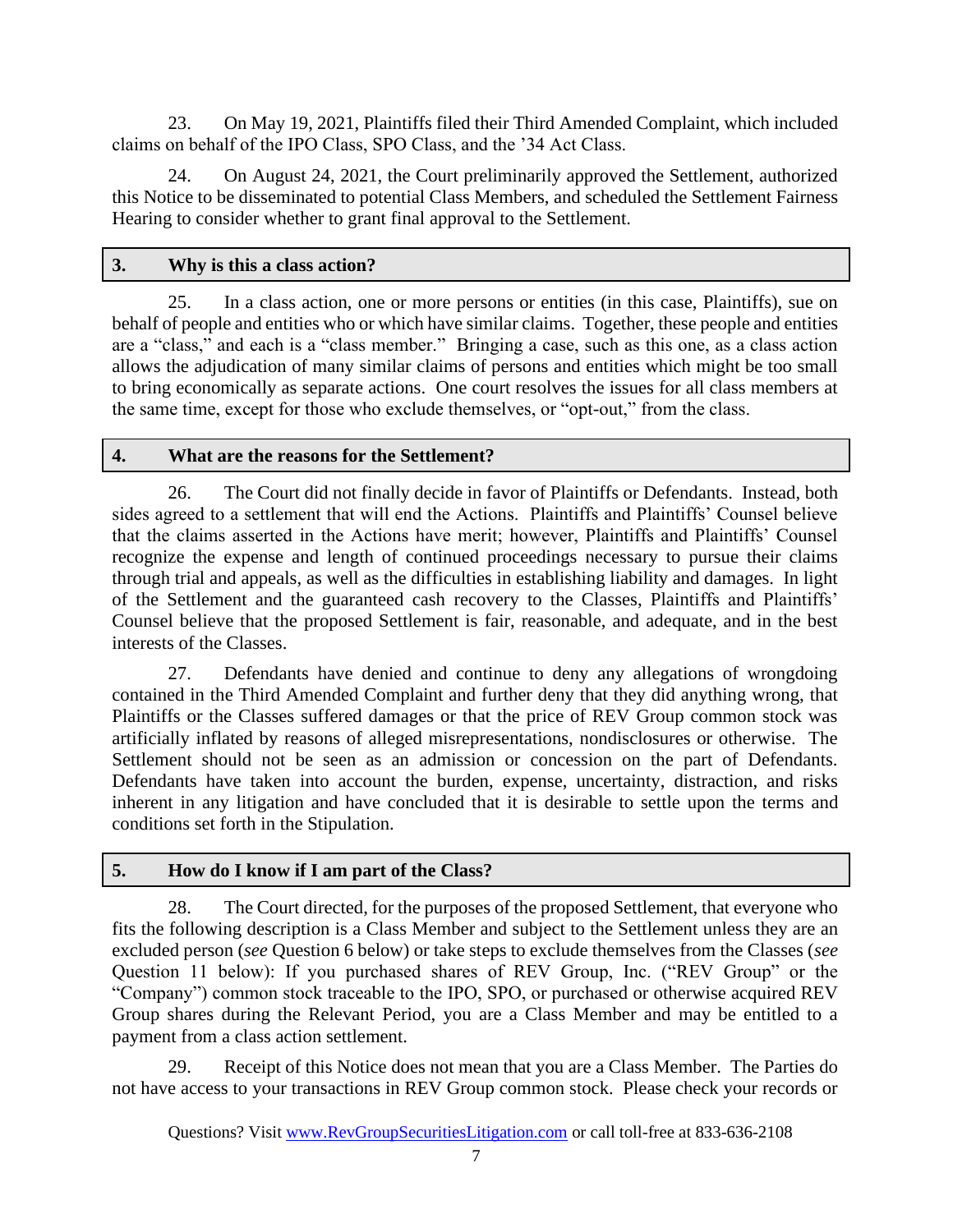contact your broker to see if you are a member of the Classes. If one of your mutual funds purchased REV Group common stock during the Relevant Period, that alone does not make you a Class Member. You are a Class Member only if you individually purchased or acquired REV Group common stock during the Relevant Period.

### **6. Are there exceptions to the definition of the Classes and to being included?**

30. Yes. There are some individuals and entities who or which are excluded from the Classes by definition. Excluded from the Classes are (i) Defendants; (ii) members of the immediate family of each of the Defendants; (iii) any person who was an executive officer and/or director of REV Group during the Relevant Period; (iv) any person, firm, trust, corporation, officer, director, or any other individual or entity in which any Defendant has a controlling interest or which is related to or affiliated with any of the Defendants; and (v) the legal representatives, agents, affiliates, heirs, successors-in interest, or assigns of any such excluded individual or entity. For the avoidance of doubt, this exclusion does not extend to: (1) any investment company or pooled investment fund in which a Defendant may have a direct or indirect interest, or as to which its affiliates may act as an advisor, but of which a Defendant or its respective affiliates is not a majority owner or does not hold a majority beneficial interest; or (2) any employee benefit plan as to which a Defendant or its affiliates acts as an investment advisor or otherwise may be a fiduciary; provided, however, that membership in the Classes by such investment company, pooled investment fund or employee benefit plan is limited to transactions in REV Group stock made on behalf of, or for the benefit of, persons other than persons that are excluded from the Classes by definition. Also excluded from the Classes are any persons and entities who or which exclude themselves by submitting a request for exclusion that is accepted by the Court.

31. If you sold all of your REV Group common stock prior to the first alleged corrective disclosure, which occurred on March 7, 2018, and made no subsequent purchases from March 8, 2018 through June 7, 2018, inclusive, you are not a member of the Classes because you were not damaged.

32. Also excluded from the Classes will be any Person who or which timely and validly seeks exclusion from the Classes in accordance with the procedures described in Question 11 below or whose request is otherwise allowed by the Court.

# **THE SETTLEMENT BENEFITS**

# **7. What does the Settlement provide?**

33. In exchange for the Settlement and the release of the Released Plaintiffs' Claims against the Defendant Releasees, Defendants have agreed to create a \$14,250,000 cash fund, which may accrue interest, to be distributed, after deduction of Court-awarded attorneys' fees and Litigation Expenses, Notice and Administration Costs, Taxes, and any other fees or expenses approved by the Court (the "Net Settlement Fund"), among all Class Members who submit valid Claim Forms and are found to be eligible to receive a distribution from the Net Settlement Fund ("Authorized Claimants").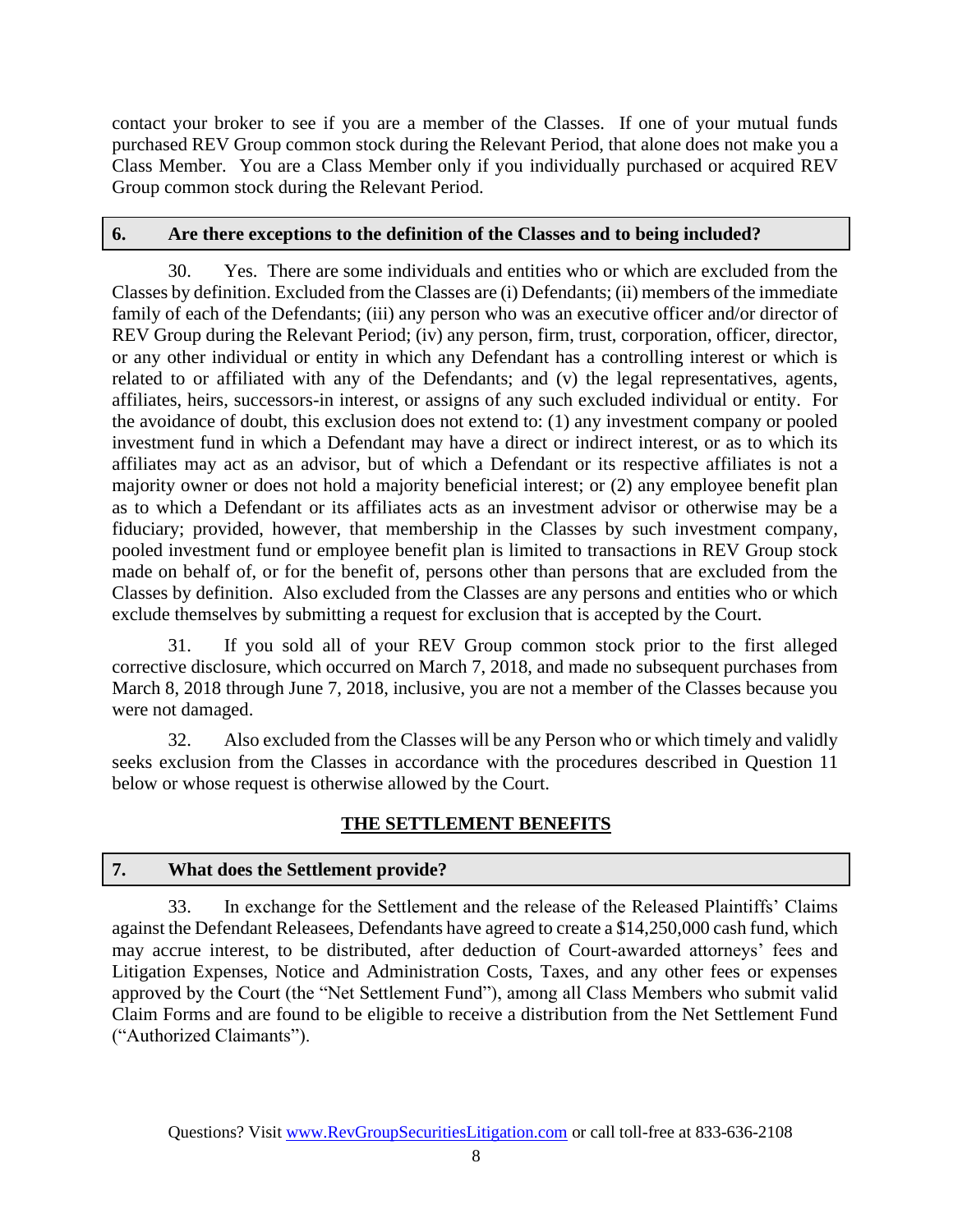#### **8. How can I receive a payment?**

34. To qualify for a payment, you must fill out a Claim Form online at www.RevGroupSecuritiesLitigation.com ("Case Website"). Read the instructions carefully, fill out the Claim Form, and electronically sign it in the location indicated. **The deadline to submit your Claim through the Case Website is 11:59 p.m. PST on December 21, 2021.**

35. If you are unable to fill out a Claim Form online, please print the Claim Form entitled "Proof of Claim Form" (also called the "Claim Form") available on the Case Website, fill it out and mail it to the Claims Administrator at the address below, **postmarked no later than December 21, 2021**:

> In Re REV Group, Inc. Securities Litigation c/o JND Legal Administration PO Box 91337 Seattle, WA 98111

36. Please note that if you choose to print and mail a form, you will need to manually enter each transaction.

37. The Claims Administrator will process your claim and determine whether you are an "Authorized Claimant."

#### **9. When will I receive my payment?**

38. The Court will hold a Settlement Fairness Hearing on December 9, 2021, at 11:00 a.m., to decide, among other things, whether to finally approve the Settlement. Even if the Court approves the Settlement, there may be appeals which can take time to resolve, perhaps more than a year. It also takes a long time for all of the Claim Forms to be accurately reviewed and processed. Please be patient.

#### **10. What am I giving up to receive a payment or stay in the Classes?**

39. If you are a member of the Classes, unless you exclude yourself, you will remain in the Classes, and that means that, upon the "Effective Date" of the Settlement, you will release all "Released Plaintiffs' Claims" against the Defendant Releasees.

(a) **"Released Plaintiffs' Claims"** means any and all manner of claims, demands, rights, liabilities, losses, obligations, duties, damages, costs, debts, expenses, interest, penalties, sanctions, fees, attorneys' fees, actions, potential actions, causes of action, suits, judgments, decrees, matters, as well as issues and controversies of any kind, whether known or unknown, disclosed or undisclosed, accrued or unaccrued, apparent or unapparent, foreseen or unforeseen, suspected or unsuspected, fixed or contingent, including Unknown Claims, that Plaintiffs or any and all Class Members ever had, now have, or may have, or otherwise could, can, or might assert, whether direct, derivative, individual, class, representative, legal, equitable, or of any other type against any of the Defendant Releasees, whether based on state, local, foreign, federal, statutory, regulatory, common, or other law or rule (including, but not limited to, any claims under the federal securities laws), which, now or hereafter, are based upon, arise out of, relate in any way to, or involve, directly or indirectly: (i) any of the actions, transactions,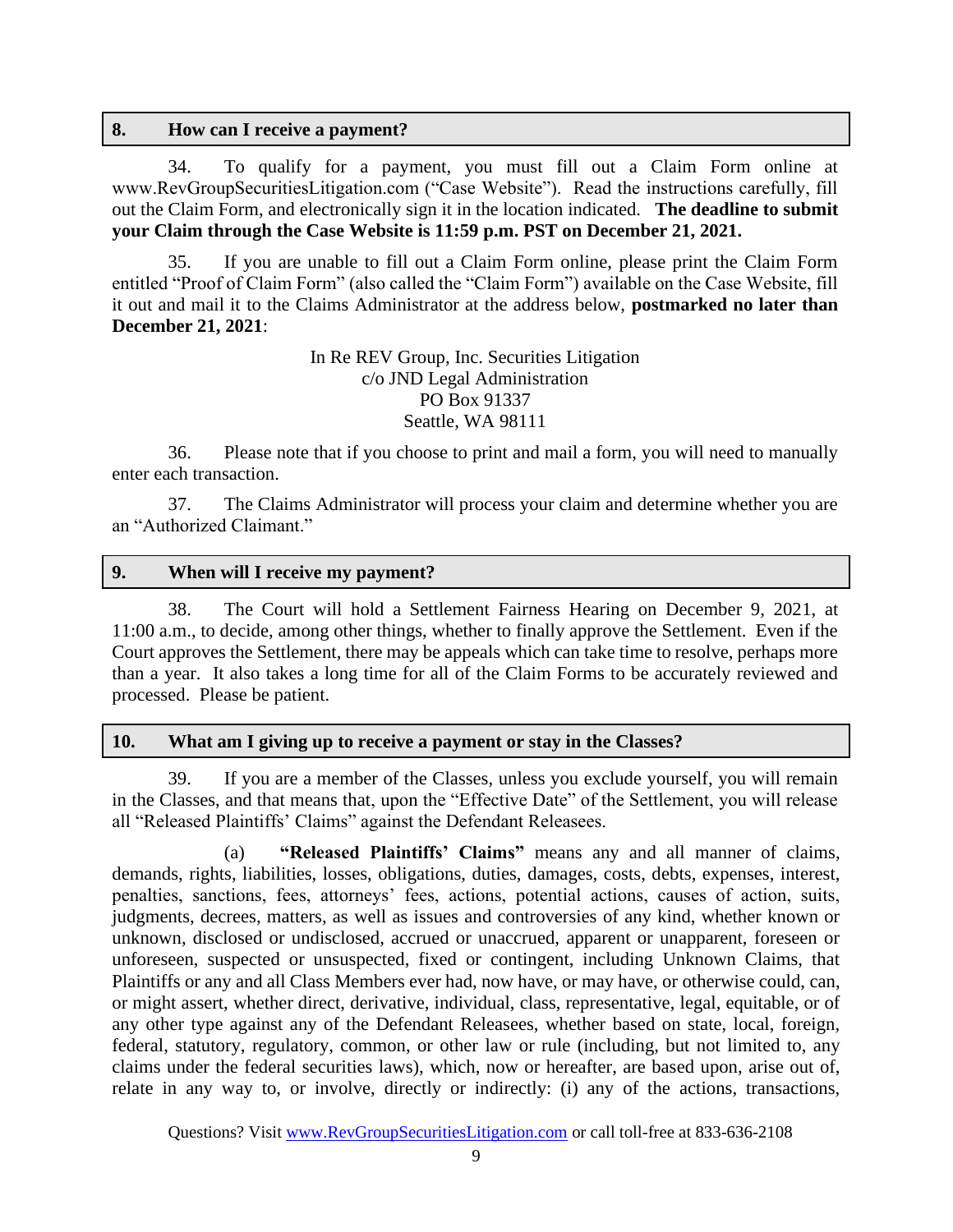occurrences, statements, representations, misrepresentations, omissions, allegations, facts, practices, events, claims, or any other matters that were, could have been, or in the future can or might be alleged, asserted, set forth, or claimed in connection with any of the Actions or the subject matter of any of the Actions in any court, tribunal, forum, or proceeding; or (ii) that are based upon, arise out of, relate in any way to, or involve the purchase or acquisition of REV Group common stock in or traceable to the Company's IPO or SPO and/or during the Relevant Period; provided however, that the Released Plaintiffs' Claims shall not include (i) claims relating to the enforcement of the Stipulation or (ii) any claims asserted in any derivative action, including *In Re REV Group, Inc. Derivative Action*, 2:21-cv-283-LA (E.D. Wis.).

(b) **"Defendant Releasees"** means, whether or not each or all of the following persons or entities were named in the Actions or any related suit, (i) any and all Defendants (including REV Group; the Individual Defendants; the Underwriter Defendants; and AIP), any and all persons or entities who were previously named as defendants in any of the Actions but who are no longer Defendants ("Former Defendants"), and any and all present or former directors, officers, or employees of REV Group; (ii) any person or entity which is, was, or will be related to or affiliated with any or all of the Defendants or Former Defendants or in which any or all of the Defendants or Former Defendants has, had, or will have a controlling interest (including AIP, LLC, American Industrial Partners Capital Fund IV, LP; American Industrial Partners Capital Fund IV (Parallel), LP; AIP/CHC Holdings, LLC; and AIP/CHC Investors, LLC); and (iii) the respective present or former family members, spouses, heirs, trusts, trustees, executors, estates, administrators, beneficiaries, distributees, foundations, agents, employees, fiduciaries, general partners, limited partners, partnerships, joint ventures, affiliated investment funds, affiliated investment vehicles, affiliated investment managers, affiliated investment management companies, member firms, corporations, parents, subsidiaries, divisions, affiliates, associated entities, stockholders, principals, officers, directors, managing directors, members, managers, predecessors, predecessors-in-interest, successors, successors-in interest, assigns, bankers, underwriters, brokers, dealers, lenders, attorneys, insurers, co-insurers, re-insurers, and associates of each and all of the foregoing.

(c) "**Unknown Claims**" means any Released Plaintiffs' Claims that Plaintiffs or any members of any of the Classes do not know or suspect exist in their favor at the time of the release of such claims, and any Released Defendants' Claims which any Defendant does not know or suspect to exist in his or its favor at the time of the release of such claims, which, if known, might have affected the decision to enter into this Settlement. With respect to any of the Released Claims, the Parties stipulate and agree that, upon the Effective Date, Plaintiffs and Defendants shall expressly have, and each member of any of the Classes shall be deemed to have waived, relinquished, and released any and all provisions, rights, and benefits conferred by or under California Civil Code § 1542 or any law of the United States or any state of the United States, or principle of common law, that is similar, comparable, or equivalent to California Civil Code § 1542, which provides:

"A GENERAL RELEASE DOES NOT EXTEND TO CLAIMS THAT THE CREDITOR OR RELEASING PARTY DOES NOT KNOW OR SUSPECT TO EXIST IN HIS OR HER FAVOR AT THE TIME OF EXECUTING THE RELEASE AND THAT, IF KNOWN BY HIM OR HER, WOULD HAVE MATERIALLY AFFECTED HIS OR HER SETTLEMENT WITH THE DEBTOR OR RELEASED PARTY."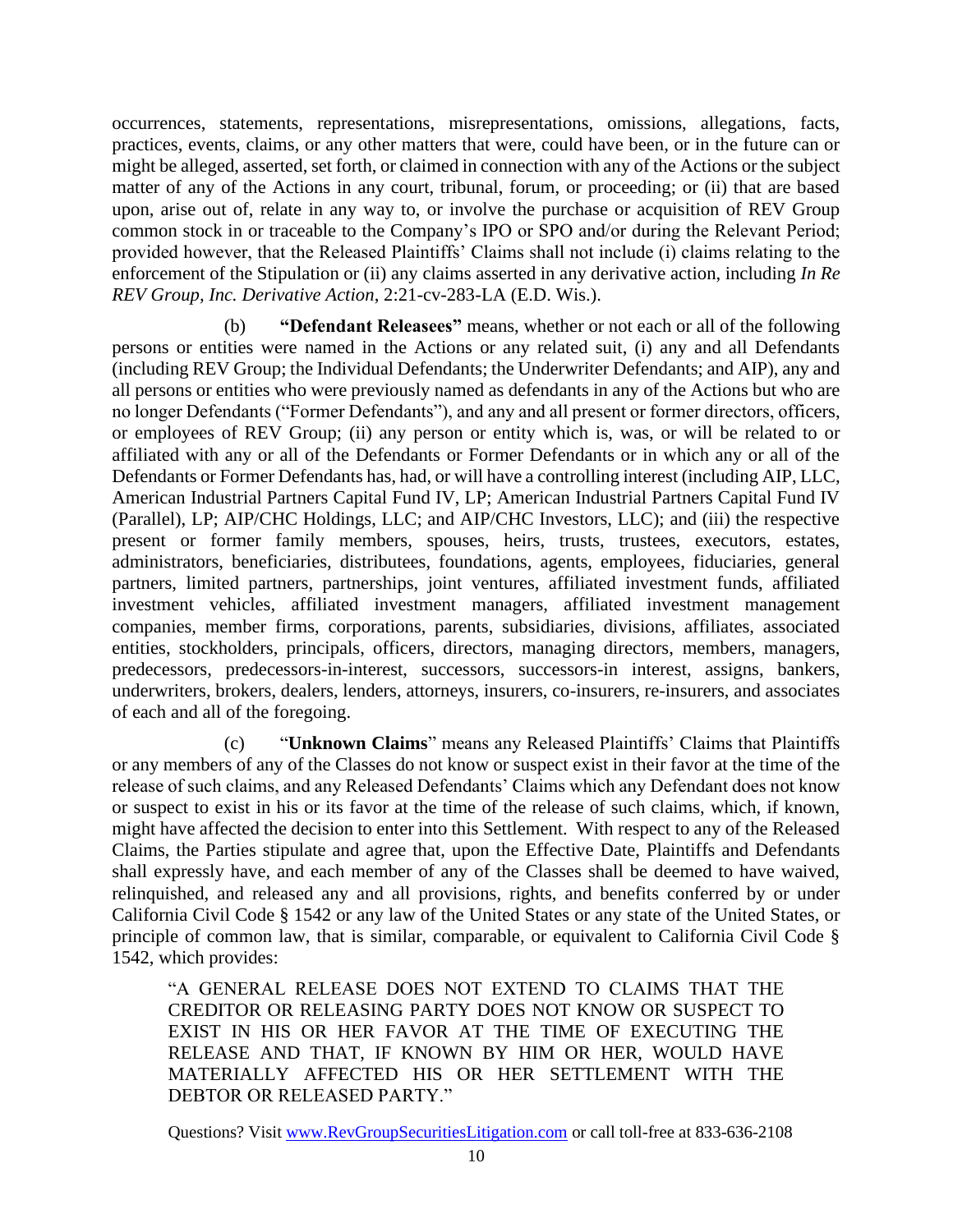Plaintiffs and Defendants acknowledge, and Class Members by operation of law shall be deemed to have acknowledged, that they may discover facts in addition to or different from those now known or believed to be true with respect to the Released Claims, but that it is the intention of Plaintiffs and Defendants, and by operation of law the members of the Classes, to completely, fully, finally, and forever extinguish any and all Released Claims, known or unknown, suspected or unsuspected, which now exist, or previously existed, or may hereafter exist, and without regard to the subsequent discovery of additional or different facts. Plaintiffs and Defendants acknowledge, and the members of the Classes by operation of law shall be deemed to have acknowledged, that the inclusion of "Unknown Claims" in the definition of "Released Claims" was separately bargained for and is a material element of the Settlement of which this release is a part.

40. The "Effective Date" will occur when an Order entered by the Court approving the Settlement becomes Final and is not subject to appeal. If you remain a member of the Classes, all of the Court's orders, whether favorable or unfavorable, will apply to you and legally bind you. Upon the Effective Date, Defendants will also provide a release of any claims against Plaintiffs and the Classes arising out of or related to the institution, prosecution, defense, or settlement of the Actions.

# **EXCLUDING YOURSELF FROM THE CLASSES**

41. If you do not want to be eligible to receive a payment from the Settlement, but you want to keep any right you may have to sue or continue to sue the Defendants on your own for the Released Plaintiffs' Claims, then you must take steps to remove yourself from the Classes. This is called excluding yourself or "opting out." **Please note: if you bring your own claims, Defendants will have the right to seek their dismissal. Also, Defendants may terminate the Settlement if Class Members who purchased in excess of a certain amount of shares of REV Group stock seek exclusion from the Classes.**

# **11. How do I exclude myself from the Classes?**

42. To exclude yourself from the Classes, you must mail a signed letter stating that you "request to be excluded from the Classes in *In re REV Group, Inc.*, Lead Case No. 2:18-cv-1268- LA (E.D. Wisc.)." You cannot exclude yourself by telephone or e-mail. Each request for exclusion must also: (i) state the name, address, and telephone number of the person or entity requesting exclusion; (ii) state the number of shares of REV Group stock that the person or entity purchased, acquired and sold during the Relevant Period, as well as the dates and prices of each such purchase, acquisition and sale; and (iii) be signed by the person or entity requesting exclusion or an authorized representative. A request for exclusion must be mailed, so that it is **received no later than November 18, 2021** to:

> *In Re REV Group, Inc. Securities Litigation* c/o JND Legal Administration PO Box 91337 Seattle, WA 98111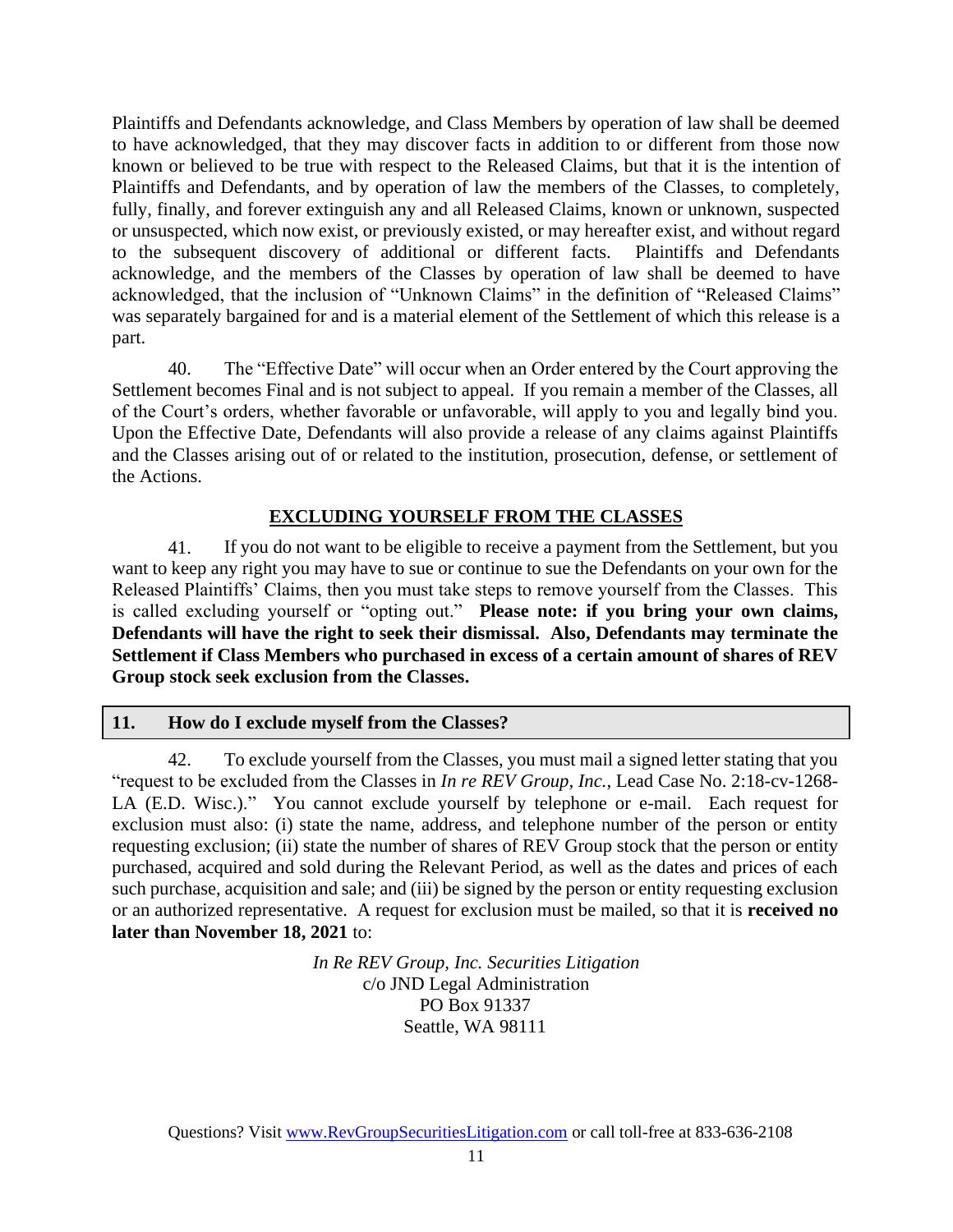### **Your exclusion request must comply with these requirements in order to be valid, unless it is otherwise accepted by the Court.**

43. If you ask to be excluded, do not submit a Claim Form because you cannot receive any payment from the Net Settlement Fund. Also, you cannot object to the Settlement because you will not be a Class Member. However, if you submit a valid exclusion request, you will not be legally bound by anything that happens in the Actions, and you may be able to sue (or continue to sue) Defendants in the future, assuming your claims are timely. If you have a pending lawsuit against any of the Defendants, **please speak to your lawyer in the case immediately.**

# **THE LAWYERS REPRESENTING YOU**

### **12. Do I have a lawyer in this case?**

44. Lead Counsel Bernstein Liebhard LLP and Additional Plaintiffs' Counsel Robbins Geller Rudman & Dowd LLP are "Plaintiffs' Counsel." You will not be separately charged for these lawyers. The Court will determine the amount of Plaintiffs' Counsel's fees and expenses, which will be paid from the Settlement Fund. If you want to be represented by your own lawyer, you may hire one at your own expense.

# **13. How will the lawyers be paid?**

45. Plaintiffs' Counsel have not received any payment for their services in pursuing the claims against Defendants on behalf of the Classes, nor have they been paid for their Litigation Expenses. Lead Counsel will ask the Court to award Plaintiffs' Counsel attorneys' fees of no more than 20% of the Settlement Fund, which will include any accrued interest. Lead Counsel will also seek payment of Litigation Expenses incurred by Plaintiffs' Counsel in the prosecution of the Actions of no more than \$275,000, plus accrued interest, which may include an application in accordance with the PSLRA for the reasonable costs and expenses of Plaintiffs directly related to their representation of the Classes.

# **OBJECTING TO THE SETTLEMENT, THE PLAN OF ALLOCATION, OR LEAD COUNSEL'S MOTION FOR ATTORNEYS' FEES AND LITIGATION EXPENSES**

#### **14. How do I tell the Court that I do not like something about the proposed Settlement?**

46. If you are a Class Member, you can object to the Settlement or any of its terms, the proposed Plan of Allocation, and/or Lead Counsel's motion for attorneys' fees and Litigation Expenses. You can ask the Court not to approve the Settlement, but you cannot ask the Court to order a different settlement; the Court can only approve or deny this Settlement. If the Court denies approval of the Settlement, no payments will be made to Class Members, the Parties will return to the position they were in before the Settlement was agreed to, and the Actions will continue.

47. To object, you must send a signed letter stating that you object to the proposed Settlement, the proposed Plan of Allocation, and/or Lead Counsel's motion for attorneys' fees and Litigation Expenses in "*In re REV Group, Inc.*, Lead Case No. 2:18-cv-1268-LA (E.D. Wisc.)." Your objection must state why you are objecting. The objection must also: (i) include the name, address, and telephone number of the person or entity objecting; (ii) contain a statement of the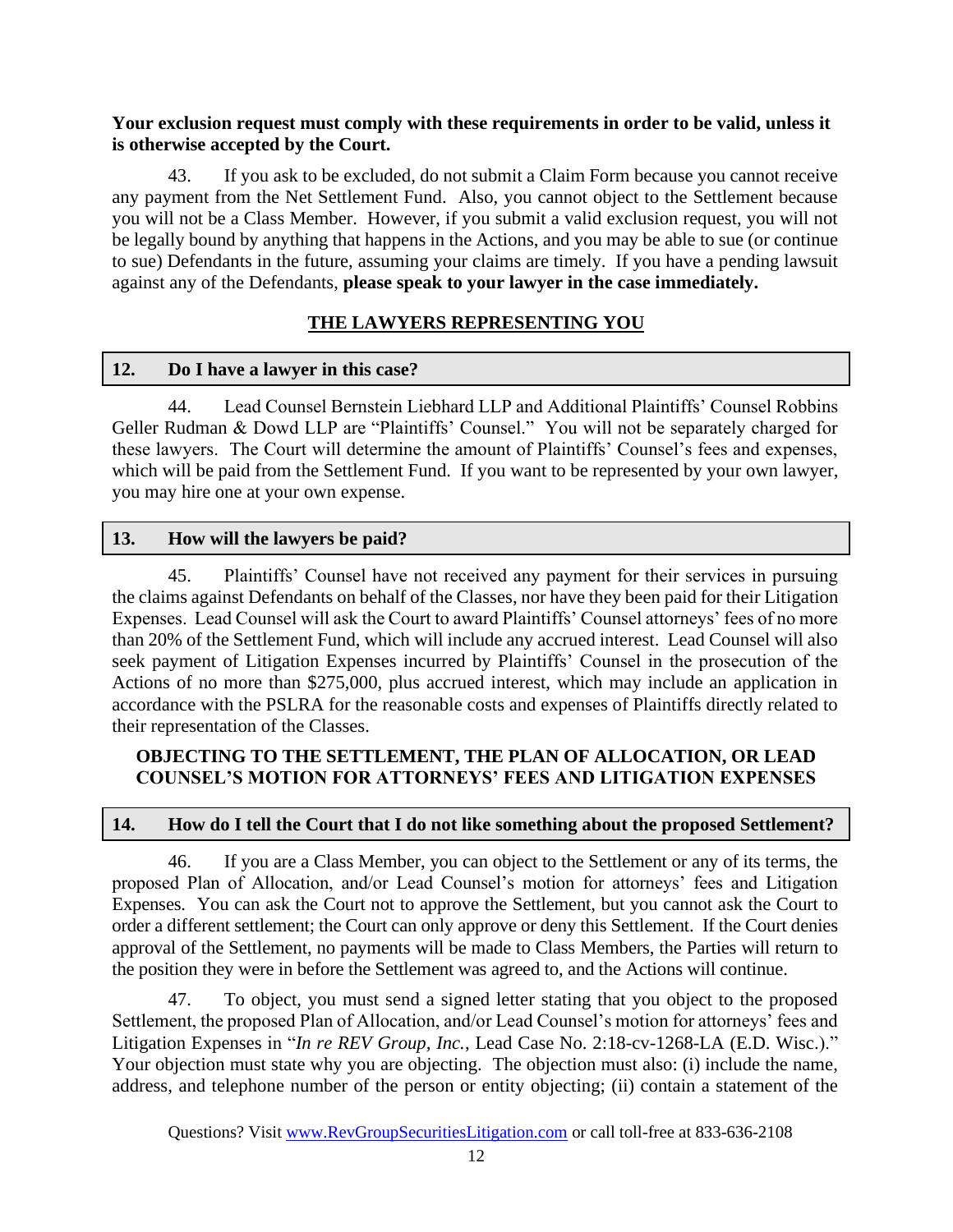objection and the specific reasons for it, including any legal and evidentiary support (including witnesses) the Class Member wishes to bring to the Court's attention; and (iii) documentation identifying the number of shares of REV Group common stock the person or entity purchased, acquired or sold during the Relevant Period, as well as the dates and prices of each such purchase, acquisition and sale. Unless otherwise ordered by the Court, any Class Member who does not object in the manner described in this Notice will be deemed to have waived any objection and will be forever foreclosed from making any objection to the proposed Settlement, the Plan of Allocation, and/or Lead Counsel's motion for attorneys' fees and Litigation Expenses. Your objection must be filed with the Court at the address below, either by mail or in person, **no later than November 18, 2021 and** be mailed or delivered to each of the following counsel so that it is **received no later than November 18, 2021:**

| Court                                                                                                                                                                     | <b>Defendants' Counsel</b>                                                                      |  |
|---------------------------------------------------------------------------------------------------------------------------------------------------------------------------|-------------------------------------------------------------------------------------------------|--|
| Clerk of the Court<br>U.S.D.C. Eastern District of Wisconsin<br>United States Federal Building and Courthouse<br>517 E. Wisconsin Avenue, Room 362<br>Milwaukee, WI 53202 | Ropes & Gray LLP<br>Randall Bodner<br>Prudential Tower, 800 Boylston Street<br>Boston, MA 02199 |  |
|                                                                                                                                                                           | Winston & Strawn LLP                                                                            |  |
| <b>Plaintiffs' Counsel</b>                                                                                                                                                | Robert Y. Sperling                                                                              |  |
| Bernstein Liebhard LLP<br>Michael S. Bigin, Esq.<br>10 East $40^{th}$ Street<br>New York, NY 10016                                                                        | 35 W. Wacker Drive<br>Chicago, IL 60601<br>Godfrey & Kahn, S.C.<br>Sean Bosack                  |  |
| Robbins Geller Rudman & Dowd LLP<br>Brian Cochran, Esq.<br>200 South Wacker Drive, 31st Floor<br>Chicago, IL 60606                                                        | 833 East Michigan Street, Suite 1800<br>Milwaukee, WI 53202-5615                                |  |

#### **15. What is the difference between objecting and seeking exclusion?**

48. Objecting is telling the Court that you do not like something about the proposed Settlement, Plan of Allocation, or Lead Counsel's motion for attorneys' fees and Litigation Expenses. You can still recover money from the Settlement. You can object *only* if you stay in the Classes. Excluding yourself is telling the Court that you do not want to be part of the Classes. If you exclude yourself from the Classes, you have no basis to object because the Settlement and the Actions no longer affect you.

# **THE SETTLEMENT FAIRNESS HEARING**

#### **16. When and where will the Court decide whether to approve the proposed Settlement?**

49. The Court will hold the Settlement Fairness Hearing on **December 9, 2021, at 11:00 a.m.**, in the United States Federal Building and Courthouse, 517 E. Wisconsin Avenue,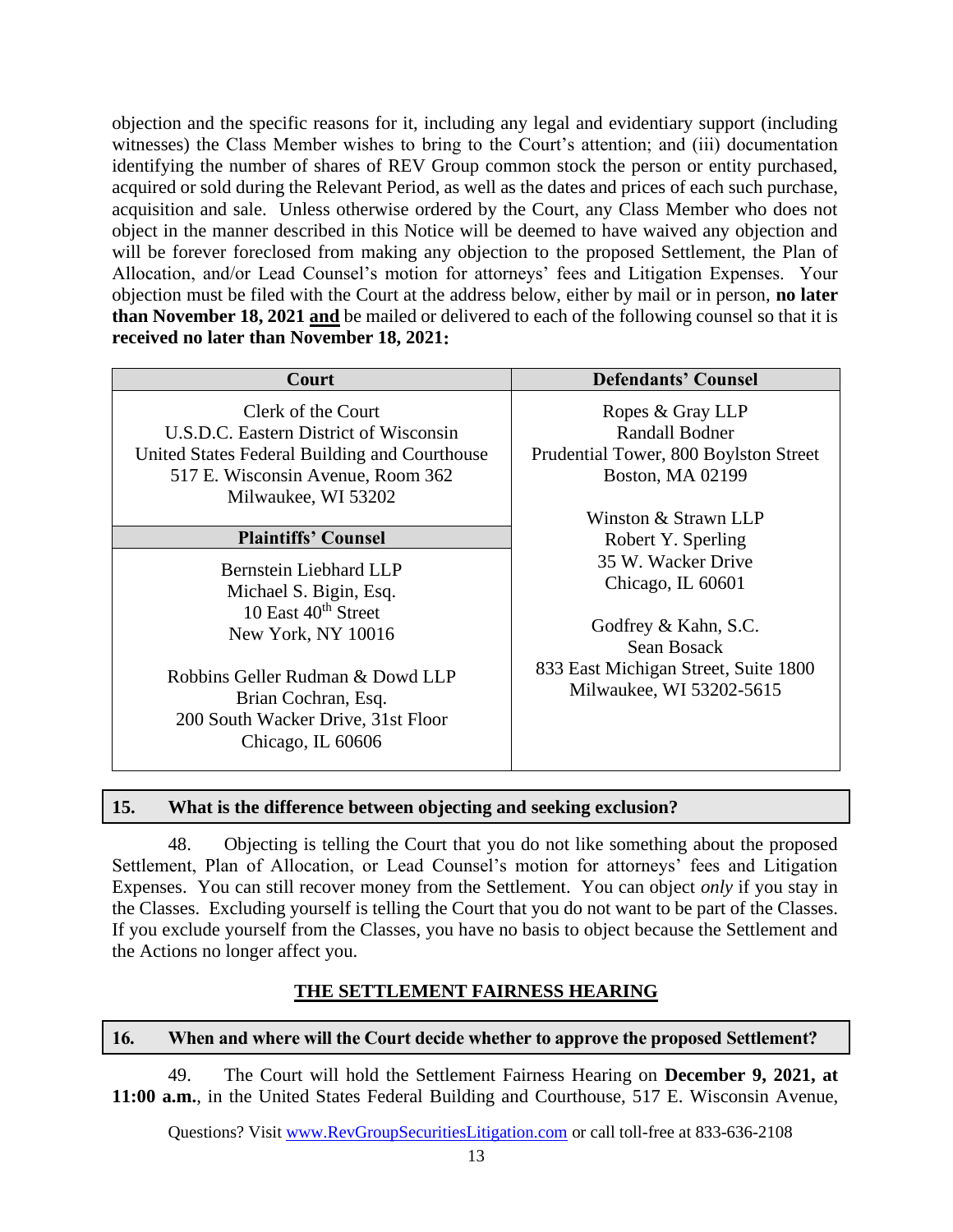Courtroom 390, Milwaukee, Wisconsin 53202. At this hearing, the Court will consider, whether: (i) the Settlement is fair, reasonable and adequate, and should be finally approved; (ii) the Plan of Allocation is fair and reasonable, and should be approved; and (iii) Lead Counsel's motion for attorneys' fees and Litigation Expenses is reasonable and should be approved. The Court will take into consideration any written objections filed in accordance with the instructions in Question 14 above. We do not know how long it will take the Court to make these decisions.

50. You should be aware that the Court may change the date and time of the Settlement Fairness Hearing, or hold the hearing telephonically or via videoconference, without another notice being sent to Class Members. If you want to attend the hearing, you should check with Plaintiffs' Counsel beforehand to be sure that the date and/or time has not changed, check the Case Website at www.RevGroupSecuritiesLitigation.com, or periodically check the Court's website at https://www.wied.uscourts.gov to see if the Settlement Fairness Hearing stays as calendared or is changed. Subscribers to PACER, a fee-based service, can also view the Court's docket for the Actions for updates about the Settlement Fairness Hearing through the Court's on-line Case Management/Electronic Case Files System at https://www.pacer.gov.

# **17. Do I have to come to the Settlement Fairness Hearing?**

51. No. Plaintiffs' Counsel will answer any questions the Court may have. However, you are welcome to attend at your own expense. If you submit a valid and timely objection, the Court will consider it and you do not have to come to Court to discuss it. You may have your own lawyer attend (at your own expense), but it is not required. If you do hire your own lawyer, he or she must file and serve a Notice of Appearance in the manner described in the answer to Question 18 below **no later than November 18, 2021.**

# **18. May I speak at the Settlement Fairness Hearing?**

52. You may ask the Court for permission to speak at the Settlement Fairness Hearing. To do so, you must include with your objection (*see* Question 14), **no later than November 18, 2021**, a statement that you, or your attorney, intend to appear in "*In re REV Group, Inc.*, Lead Case No. 2:18-cv-1268-LA (E.D. Wisc.)." Persons who intend to present evidence at the Settlement Fairness Hearing must also include in their objections the identities of any witnesses they may wish to call to testify and any exhibits they intend to introduce into evidence at the hearing. You may not speak at the Settlement Fairness Hearing if you exclude yourself or if you have not provided written notice in accordance with the procedures described in this Question 18 and Question 14 above.

# **IF YOU DO NOTHING**

# **19. What happens if I do nothing at all?**

53. If you do nothing and you are a Class Member, you will receive no money from this Settlement and you will be precluded from starting a lawsuit, continuing with a lawsuit, or being part of any other lawsuit against Defendants and the other Defendant Releasees concerning the Released Plaintiffs' Claims. To share in the Net Settlement Fund, you must submit a Claim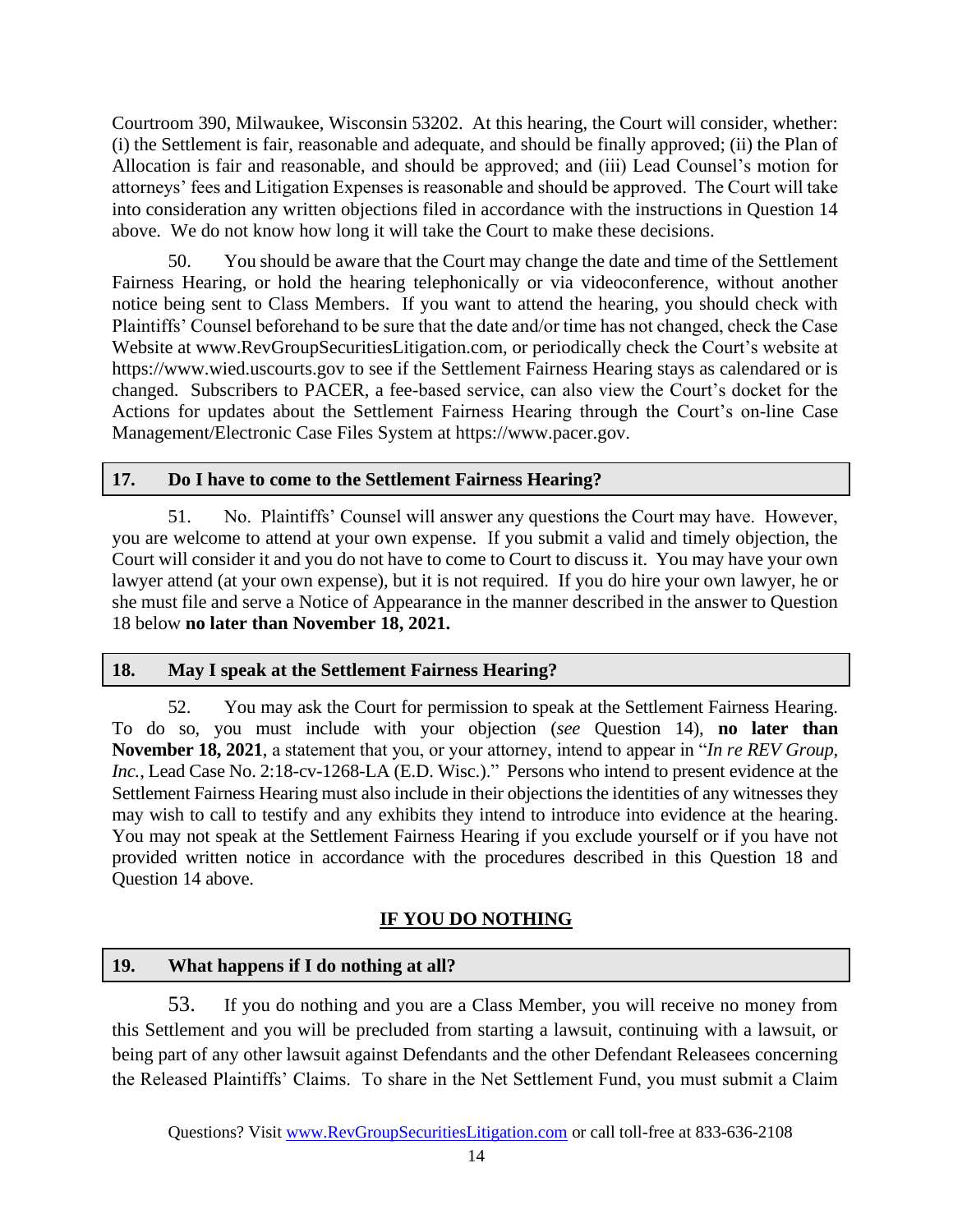Form (*see* Question 8 above). To start, continue or be part of any other lawsuit against Defendants or any other of the Defendant Releasees concerning the Released Plaintiffs' Claims in this case, to the extent it is otherwise permissible to do so, you must exclude yourself from the Classes (*see*  Question 11 above).

# **GETTING MORE INFORMATION**

# **20. Are there more details about the Settlement?**

54. This Notice summarizes the proposed Settlement. More details are in the Stipulation. Lead Counsel's motions in support of final approval of the Settlement, the request for attorneys' fees and Litigation Expenses, and approval of the proposed Plan of Allocation will be filed with the Court no later than November 4, 2021, and be available on the Case Website or from the Court, pursuant to the instructions below.

55. You may review the Stipulation or documents filed in the case at the Office of the Clerk, United States District Court for the Eastern District of Wisconsin, United States Federal Building and Courthouse, 517 E. Wisconsin Avenue, Room 362, Milwaukee, Wisconsin 53202,

on weekdays (other than court holidays) between 9:00 a.m. and 4:00 p.m. Subscribers to PACER can also view the papers filed publicly in the Actions through the Court's on-line Case Management/Electronic Case Files System at https://www.pacer.gov.

56. You can also get a copy of the Stipulation and other case documents by visiting the website dedicated to the Settlement, www.RevGroupSecuritiesLitigation.com, or the websites of Plaintiffs' Counsel, www.bernlieb.com., or www.rgrdlaw.com.

# **Please do not call the Court with questions about the Settlement**

# **PLAN OF ALLOCATION OF NET SETTLEMENT FUND**

# **21. How will my claim be calculated?**

57. As discussed above, the Settlement Amount and any interest it earns constitutes the Settlement Fund. The Settlement Fund, after the deduction of Court-approved attorneys' fees and Litigation Expenses, Notice and Administration Costs, Taxes, and any other fees or expenses approved by the Court, is the Net Settlement Fund. If the Settlement is approved by the Court, the Net Settlement Fund will be distributed to eligible Authorized Claimants – *i.e*., members of the Classes who timely submit valid Claim Forms that are accepted for payment – in accordance with this proposed Plan of Allocation or such other plan of allocation as the Court may approve. Class Members who do not timely submit valid Claim Forms will not share in the Net Settlement Fund but will otherwise be bound by the Settlement. The Court may approve this proposed Plan of Allocation, or modify it, without additional notice to the Classes. Any order modifying the Plan of Allocation will be posted on the Case Website, www.RevGroupSecuritiesLitigation.com.

58. To design the Plan, Plaintiffs' Counsel have conferred with Plaintiffs' consulting damages expert. The objective of the Plan of Allocation is to distribute the Net Settlement Fund equitably among those Class Members who suffered economic losses as a proximate result of the alleged wrongdoing. The Plan of Allocation is not intended to estimate, or be indicative of, the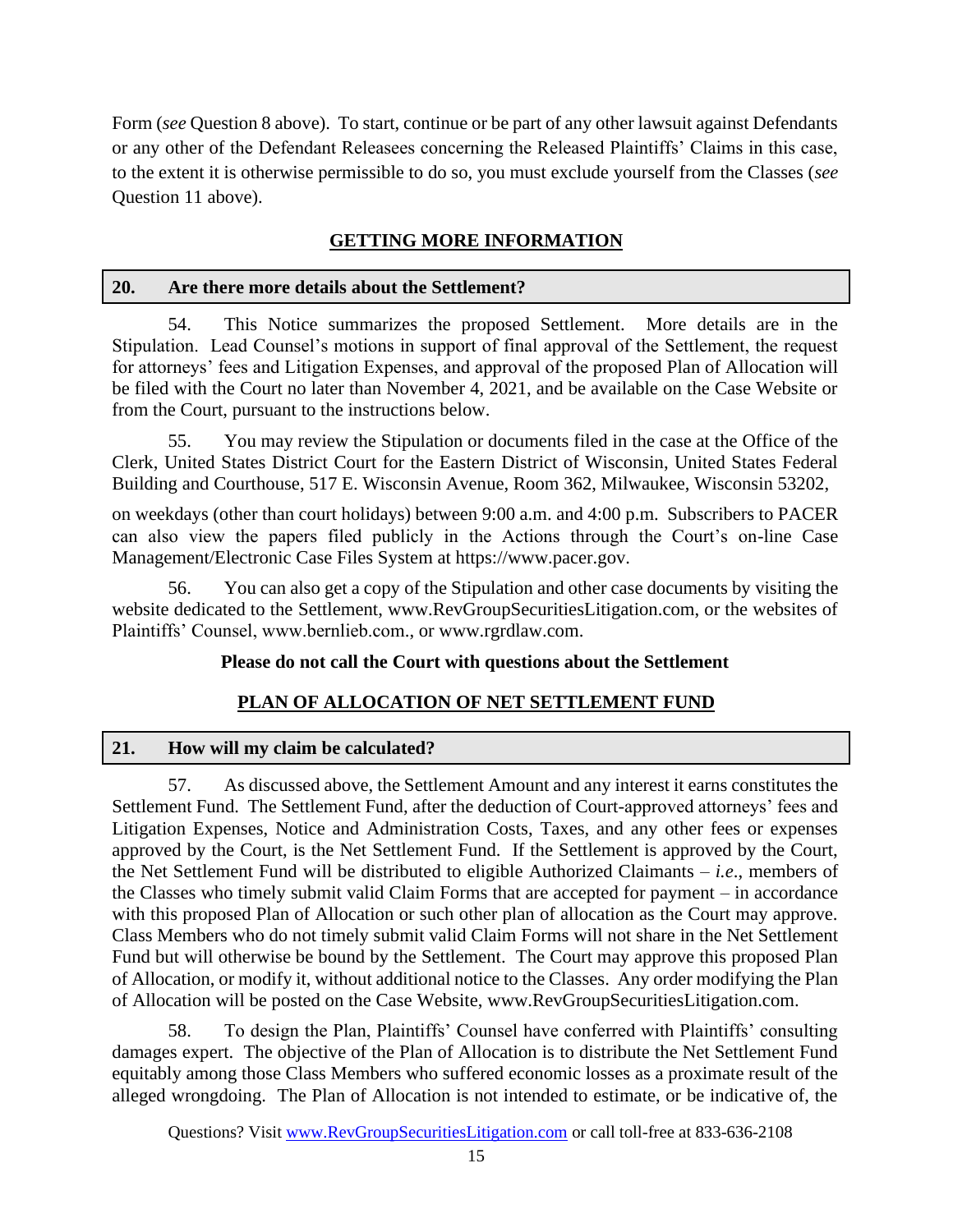amounts that Class Members might have been able to recover after a trial. Because the Net Settlement Fund is likely less than the total losses alleged to be suffered by Class Members, the formulas described below for calculating Recognized Losses are not intended to estimate the amounts that will actually be paid to Authorized Claimants. The Plan of Allocation measures the amount of loss that a Class Member can claim for purposes of making *pro rata* allocations of the Net Settlement Fund to Authorized Claimants.

59. For losses to be compensable damages under the federal securities laws, the disclosure of the allegedly misrepresented information must be the cause of the change in the price of the securities at issue. In this case, Plaintiffs alleged that Defendants issued false statements and omitted material facts in connection with the IPO, the SPO, as well as during the Relevant Period, that artificially inflated the price of REV Group stock. It is alleged that corrective information released to the market on March 7, 2018 and June 6, 2018 impacted the market prices of REV Group stock in a statistically significant manner and removed the alleged artificial inflation from the share prices on those two dates. Accordingly, in order to have a compensable loss in this Settlement, the REV Group stock must have been purchased traceable to the IPO, directly in the SPO, *i.e.*, on October 13, 2017 at \$27.25 per share, or purchased or otherwise acquired during the Relevant Period and held through at least one of the alleged corrective disclosures listed above.

60. An individual Class Member's recovery will depend on, for example: (a) the total number and value of claims submitted; (b) when the claimant purchased REV Group common stock; and (c) whether and when the claimant sold his, her, or its shares of REV Group common stock.

#### **CALCULATION OF RECOGNIZED LOSS AMOUNTS**

61. For purposes of determining whether a claimant has a Recognized Claim, purchases and sales of REV Group common stock will first be matched on a First In/First Out ("FIFO") basis. If a Class Member has more than one purchase or sale of REV Group common stock during the Relevant Period, all purchases and sales of the stock shall be matched on a FIFO basis. Relevant Period sales will be matched first against any holdings at the beginning of the Relevant Period and then against purchases in chronological order, beginning with the earliest purchase made during the Relevant Period.

62. The Claims Administrator will calculate a "Recognized Loss Amount," as set forth below, for each purchase of REV Group common stock traceable to the IPO, directly in the SPO, or between January 26, 2017 through June 7, 2018, that is listed in the Claim Form and for which adequate documentation is provided. To the extent that the calculation of a claimant's Recognized Loss Amount results in a negative number, that number shall be set to zero.

63. The sum of a claimant's Recognized Loss Amounts will be the claimant's "Recognized Claim." An Authorized Claimant's "Recognized Claim" shall be the amount used to calculate the Authorized Claimant's *pro rata* share of the Net Settlement Fund. The *pro rata* share shall be the Authorized Claimant's Recognized Claim divided by the total of the Recognized Claims of all Authorized Claimants, multiplied by the total amount in the Net Settlement Fund.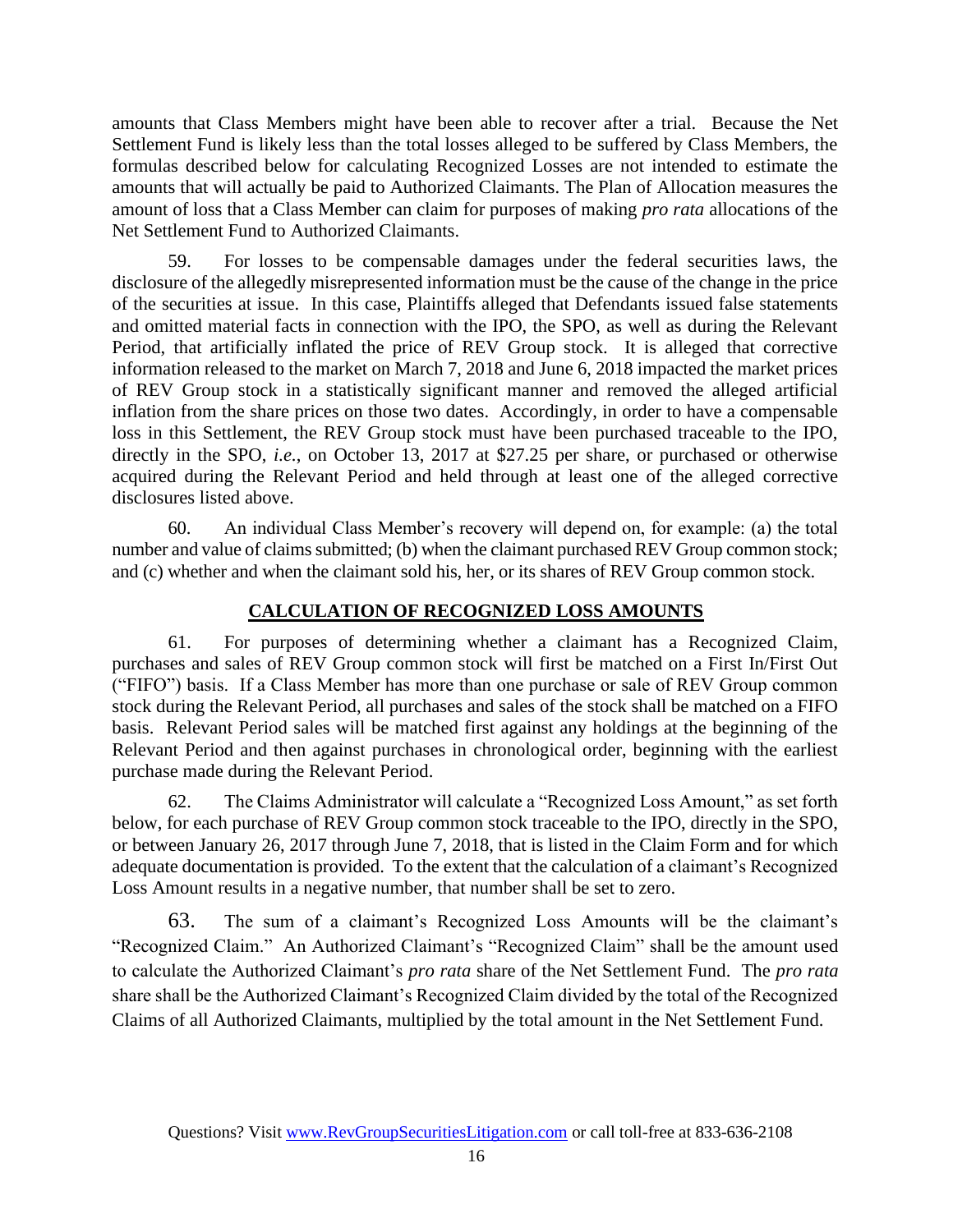# **COMMON STOCK CALCULATIONS**

### 64. The Plan of Allocation for this Settlement is as follows:

### **Exchange Act Claims**

For shares of common stock purchased or otherwise acquired between January 26, 2017 and June 6,  $2018$ : <sup>3</sup>

- A. For shares held at the end of trading on September 4, 2018, the Recognized Loss shall be that number of shares multiplied by the lesser of:
	- (1) the applicable purchase date artificial inflation per share figure, as found in Table A; or
	- (2) the difference between the purchase price per share and  $$16.53<sup>4</sup>$
- B. For shares sold between June 7, 2018 and September 4, 2018, the Recognized Loss shall be the least of:
	- (1) the applicable purchase date artificial inflation per share figure, as found in Table A; or
	- (2) the difference between the purchase price per share and the sales price per share; or
	- (3) the difference between the purchase price per share and the average closing price between June 7, 2018 and the date of sale, as found in Table  $B^5$ .

 $3$  Including but not limited to: (1) shares purchased directly pursuant to the Prospectus dated January 26, 2017 (Registration No. 333-214209); (2) shares purchased directly pursuant to the Prospectus dated October 13, 2017 (Registration No. 333-220874), *i.e.*, on October 13, 2017 at \$27.25 per share. Class Members who bought REV Group common stock on June 7, 2018 do not receive anything under the Plan of Allocation because their damages are negligible.

<sup>&</sup>lt;sup>4</sup> Pursuant to Section  $21(D)(e)(1)$  of the Private Securities Litigation Reform Act of 1995, "in any private action arising under this title in which the plaintiff seeks to establish damages by reference to the market price of a security, the award of damages to the plaintiff shall not exceed the difference between the purchase or sale price paid or received, as appropriate, by the plaintiff for the subject security and the mean trading price of that security during the 90-day period beginning on the date on which the information correcting the misstatement or omission that is the basis for the action is disseminated." The mean (average) closing price of REV Group common stock during the period beginning on June 7, 2018 and ending on September 4, 2018 was \$16.53 per share.

 $5$  Pursuant to Section 21(D)(e)(2) of the Private Securities Litigation Reform Act of 1995, "in any private action arising under this title in which the plaintiff seeks to establish damages by reference to the market price of a security, if the plaintiff sells or repurchases the subject security prior to the expiration of the 90 day period described in paragraph (1), the plaintiff's damages shall not exceed the difference between the purchase or sale price paid or received, as appropriate, by the plaintiff for the security and the mean trading price of the security during the period beginning immediately after dissemination of information correcting the misstatement or omission and ending on the date on which the plaintiff sells or repurchases the security."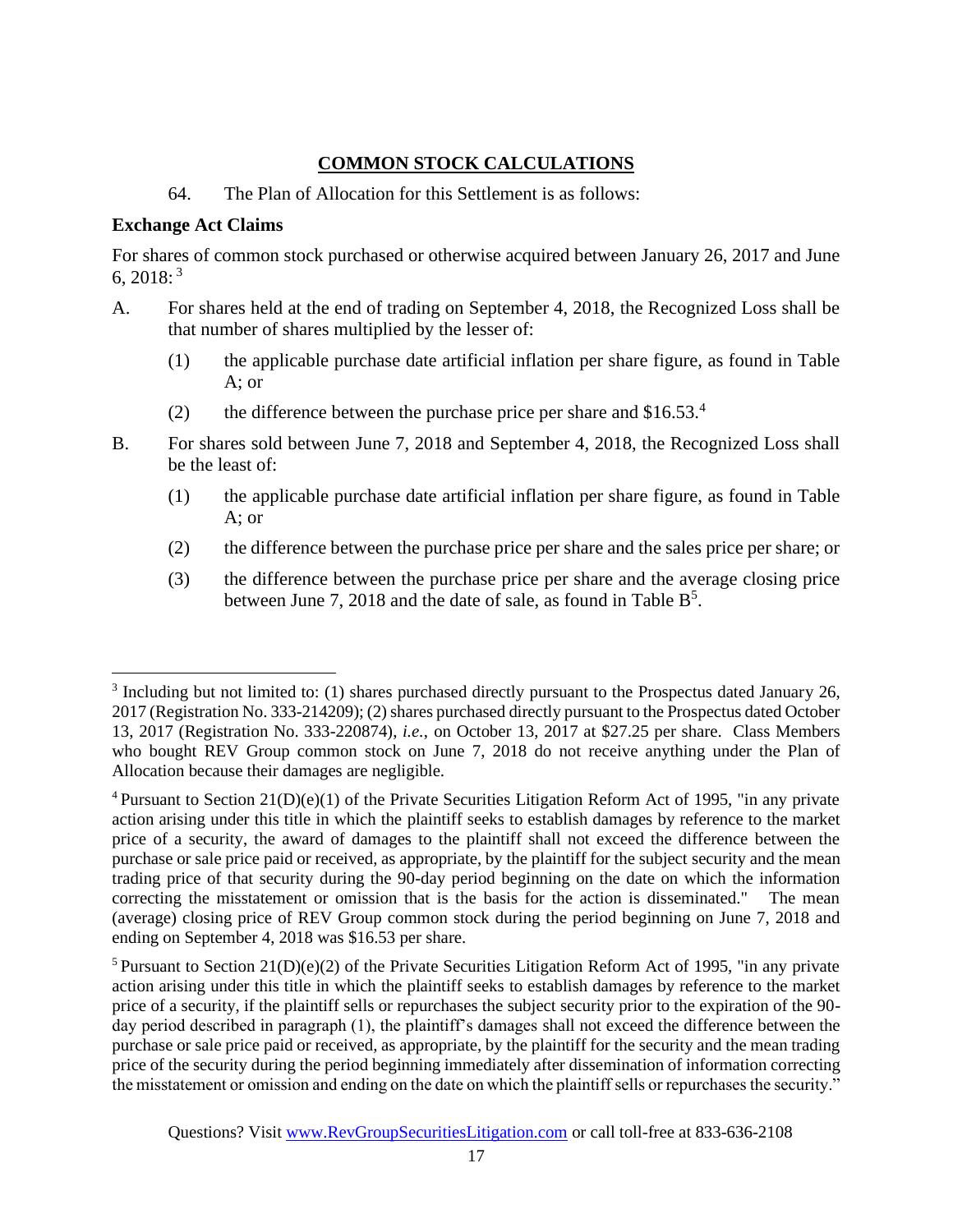- C. For shares sold between October 10, 2017 and June 6, 2018, the Recognized Loss shall be that number of shares multiplied by the lesser of:
	- (1) the applicable purchase date artificial inflation per share figure less the applicable sales date artificial inflation per share figure, as found in Table A; or
	- (2) the difference between the purchase price per share and the sales price per share.

## **Securities Act Claims**

- 1. For shares of common stock purchased between January 26, 2017 and October 12, 2017:<sup>6</sup>
- A. For shares held at the end of trading on June 26, 2018, the Recognized Loss shall be that number of shares multiplied by 1.15 multiplied by the lesser of:
	- (1) the applicable purchase date artificial inflation per share figure, as found in Table A; or
	- (2) the difference between the purchase price per share (capped at \$22.00) and  $$16.30$ .<sup>7</sup>
- B. For shares sold between January 26, 2017 and June 26, 2018, the Recognized Loss shall be that number of shares multiplied by 1.15 multiplied by the lesser of:
	- (1) the applicable purchase date artificial inflation per share figure less the applicable sales date artificial inflation per share figure, as found in Table A; or
	- (2) the difference between the purchase price per share (capped at \$22.00) and the sales price per share.
- 2. For shares of common stock purchased directly pursuant to the Prospectus dated October 13, 2017 (Registration No. 333-220874), *i.e.*, on October 13, 2017 at \$27.25 per share:
- A. For shares held at the end of trading on June 26, 2018, the Recognized Loss shall be that number of shares multiplied by 1.15 multiplied by the lesser of:
	- (1) the applicable purchase date artificial inflation per share figure less the applicable sales date artificial inflation per share figure, as found in Table A; or
	- (2) the difference between the purchase price per share (capped at \$27.25) and \$16.30.
- B. For shares sold between January 26, 2017 and June 26, 2018, the Recognized Loss shall be that number of shares multiplied by 1.15 multiplied by the lesser of:
	- (1) the applicable purchase date artificial inflation per share figure less the applicable sales date artificial inflation per share figure, as found in Table A; or
	- (2) the difference between the purchase price per share (capped at \$27.25) and the sales price per share.

<sup>&</sup>lt;sup>6</sup> Including shares purchased directly pursuant to the Prospectus dated January 26, 2017 (Registration No. 333-214209).

<sup>&</sup>lt;sup>7</sup> \$16.30 was the closing price of REV Group on June 26, 2018, the filing date of the first lawsuit incorporating a Securities Act claim in this matter.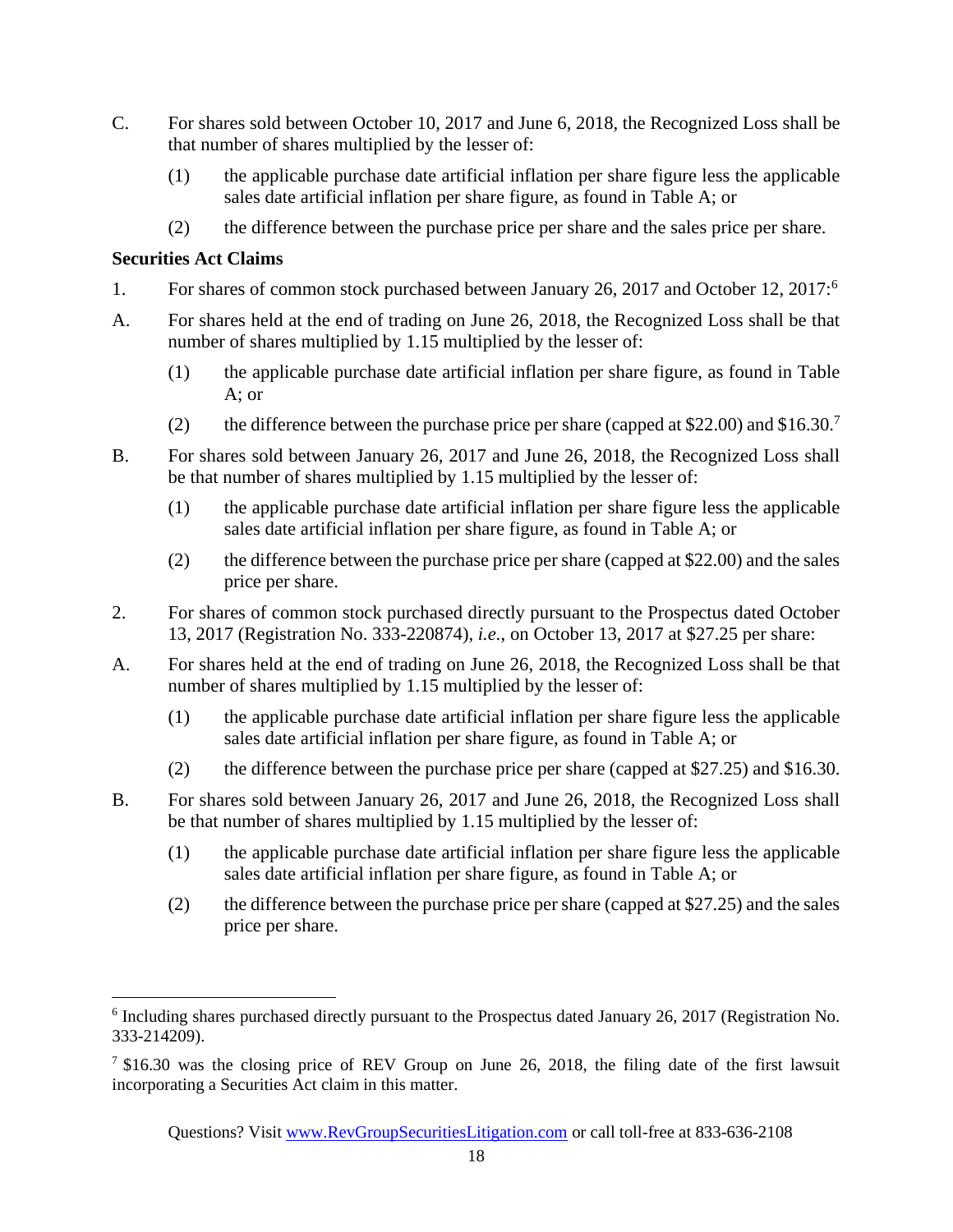Class Members with Securities Act Claims in connection with each purchase will receive the larger of, but not both: (1) the Recognized Loss under their Exchange Act Claim; or (2) the Recognized Loss under their Securities Act Claim.

#### **Table A**

| Artificial Inflation                     |        |  |  |
|------------------------------------------|--------|--|--|
| Purchase or Sale Date Range<br>Per Share |        |  |  |
|                                          |        |  |  |
| $01/27/2017 - 03/07/2018$                | \$6.46 |  |  |
| $03/08/2018 - 06/06/2018$                | \$3.26 |  |  |

#### **Table B**

|              | <b>Average Closing</b> |              | <b>Average Closing</b> |
|--------------|------------------------|--------------|------------------------|
|              | Price Between          |              | Price Between          |
|              | 06/07/2018 and         |              | 06/07/2018 and         |
| Date of Sale | Date of Sale           | Date of Sale | Date of Sale           |
|              |                        |              |                        |
| 06/07/2018   | \$14.52                | 07/23/2018   | \$16.10                |
| 06/08/2018   | \$14.79                | 07/24/2018   | \$16.09                |
| 06/11/2018   | \$14.89                | 07/25/2018   | \$16.08                |
| 06/12/2018   | \$15.15                | 07/26/2018   | \$16.10                |
| 06/13/2018   | \$15.27                | 07/27/2018   | \$16.11                |
| 06/14/2018   | \$15.39                | 07/30/2018   | \$16.12                |
| 06/15/2018   | \$15.47                | 07/31/2018   | \$16.15                |
| 06/18/2018   | \$15.56                | 08/01/2018   | \$16.18                |
| 06/19/2018   | \$15.59                | 08/02/2018   | \$16.20                |
| 06/20/2018   | \$15.64                | 08/03/2018   | \$16.23                |
| 06/21/2018   | \$15.67                | 08/06/2018   | \$16.26                |
| 06/22/2018   | \$15.69                | 08/07/2018   | \$16.29                |
| 06/25/2018   | \$15.74                | 08/08/2018   | \$16.31                |
| 06/26/2018   | \$15.78                | 08/09/2018   | \$16.34                |
| 06/27/2018   | \$15.83                | 08/10/2018   | \$16.36                |
| 06/28/2018   | \$15.87                | 08/13/2018   | \$16.38                |
| 06/29/2018   | \$15.94                | 08/14/2018   | \$16.40                |
| 07/02/2018   | \$15.96                | 08/15/2018   | \$16.41                |
| 07/03/2018   | \$15.97                | 08/16/2018   | \$16.42                |
| 07/05/2018   | \$16.00                | 08/17/2018   | \$16.44                |
| 07/06/2018   | \$16.02                | 08/20/2018   | \$16.45                |
| 07/09/2018   | \$16.05                | 08/21/2018   | \$16.47                |
| 07/10/2018   | \$16.10                | 08/22/2018   | \$16.48                |
| 07/11/2018   | \$16.12                | 08/23/2018   | \$16.48                |
| 07/12/2018   | \$16.11                | 08/24/2018   | \$16.49                |
| 07/13/2018   | \$16.11                | 08/27/2018   | \$16.50                |
| 07/16/2018   | \$16.10                | 08/28/2018   | \$16.52                |
| 07/17/2018   | \$16.08                | 08/29/2018   | \$16.52                |

Questions? Visit [www.RevGroupSecuritiesLitigation.com](http://www.revgroupsecuritieslitigation.com/) or call toll-free at 833-636-2108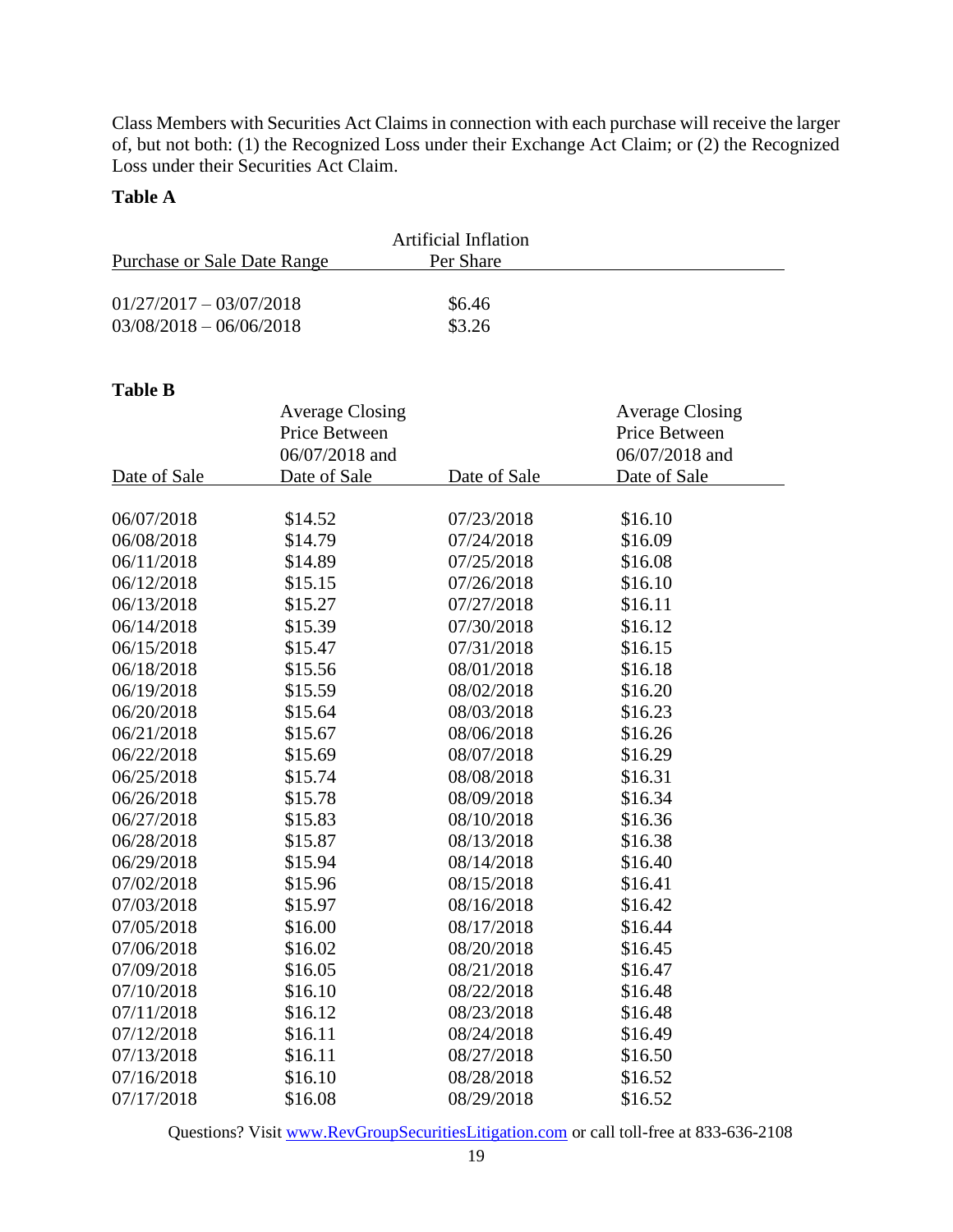| 07/18/2018 | \$16.07 | 08/30/2018 | \$16.53 |
|------------|---------|------------|---------|
| 07/19/2018 | \$16.08 | 08/31/2018 | \$16.53 |
| 07/20/2018 | \$16.09 | 09/04/2018 | \$16.53 |

#### **REV Group, Inc. Securities Litigation Summary of Damages and Settlement Recovery Under Proposed Allocation**

|     |                                            | Estimate      | Calculation          |
|-----|--------------------------------------------|---------------|----------------------|
| (1) | Number of Shares Purchased and Damaged:    | 31, 301, 374  |                      |
| (2) | Total Damages Based on Plan of Allocation: | \$158,202,987 |                      |
| (3) | Average Compensable Damage per Share:      | \$5.054       | (2)/(1)              |
| (4) | <b>Settlement Amount:</b>                  | \$14,250,000  |                      |
| (5) | Settlement Amount as % of Damages:         | 9.01%         | (4) / (2)            |
| (6) | Average Settlement Recovery per Share:     | \$0.455       | $(5) \times (3)$     |
| (7) | Attorneys' Fees and Expenses:              | \$0.100       | $(20\% \times (4) +$ |
| (8) | Average Recovery per share                 |               | \$275,000/1)         |
|     | after Attorneys' Fees and Expenses:        | \$0.355       | $(6) - (7)$          |

#### **ADDITIONAL PROVISIONS OF THE PLAN OF ALLOCATION**

65. Purchases and sales of REV Group common stock shall be deemed to have occurred on the "contract" or "trade" date as opposed to the "settlement" or "payment" date. The receipt or grant by gift, inheritance or operation of law of REV Group common stock shall not be deemed a purchase or sale of such securities for the calculation of a claimant's Recognized Claim, nor shall the receipt or grant be deemed an assignment of any claim relating to the purchase/sale of such securities unless (i) the donor or decedent purchased/sold such common stock during the Relevant Period; (ii) no Claim Form was submitted by or on behalf of the donor, on behalf of the decedent, or by anyone else with respect to such securities; and (iii) it is specifically so provided in the instrument of gift or assignment.

66. In accordance with the Plan of Allocation, the Recognized Loss Amount on any portion of a purchase of REV Group common stock that matches against (or "covers") a "short sale" is zero. The Recognized Loss Amount on a "short sale" that is not covered by a purchase is also zero. In the event that a claimant established a short position during the Relevant Period, the earliest subsequent Relevant Period purchase shall be matched against such short position on a FIFO basis and will not be entitled to a recovery.

67. The Net Settlement Fund will be allocated among all Authorized Claimants whose prorated payment is \$10.00 or greater. If the prorated payment to any Authorized Claimant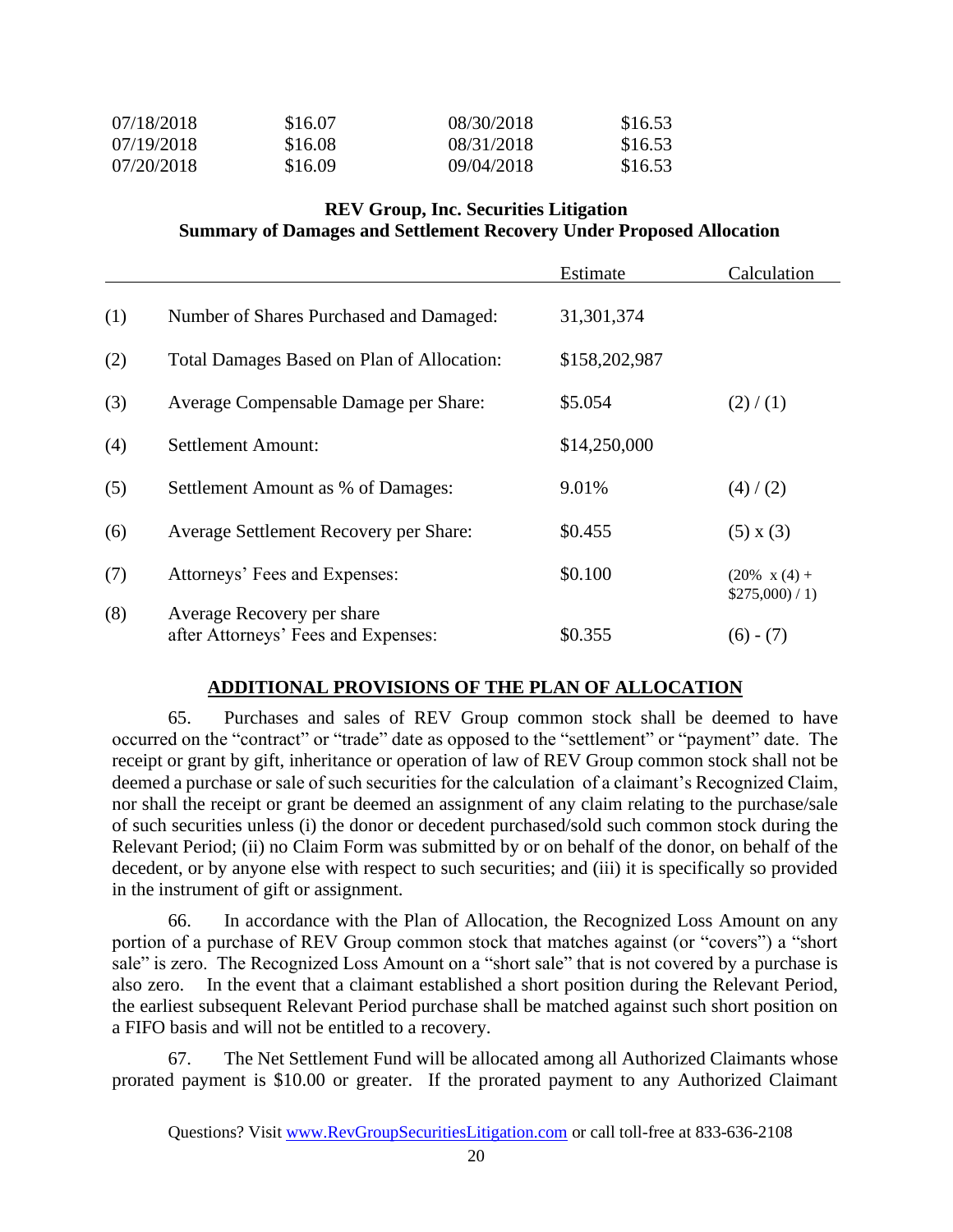calculates to less than \$10.00, it will not be included in the calculation and a distribution will not be made to that Authorized Claimant.

68. Payment according to this Plan of Allocation will be deemed conclusive against all Authorized Claimants. Recognized Claims will be calculated as defined herein by the Claims Administrator and cannot be less than zero.

69. Distributions will be made to Authorized Claimants after all claims have been processed and after the Court has finally approved the Settlement. If any funds remain in the Net Settlement Fund by reason of uncashed checks or otherwise, then, after the Claims Administrator has made reasonable and diligent efforts to have Class Members who are entitled to participate in the distribution of the Net Settlement Fund cash their distribution checks, any balance remaining in the Net Settlement Fund six (6) months after the initial distribution of such funds shall be re-distributed, after payment of any unpaid costs or fees incurred in administering the Net Settlement Fund for such redistribution, to Class Members who have cashed their checks and who would receive at least \$10.00 from such re-distribution. If any funds shall remain in the Net Settlement Fund six months after such re-distribution, and it is no longer economically feasible to distribute the remaining amount to Class Members, then such balance shall be contributed to an appropriate non-profit organization chosen by Plaintiffs' Counsel and approved by the Court.

70. Payment pursuant to the Plan of Allocation, or such other plan as may be approved by the Court, shall be conclusive against all Authorized Claimants. No person shall have any claim against Plaintiffs, Plaintiffs' Counsel, their damages expert, Claims Administrator, or other agent designated by Plaintiffs' Counsel, arising from determinations or distributions to claimants made substantially in accordance with the Stipulation, the Plan of Allocation approved by the Court, or further orders of the Court. Plaintiffs, Defendants, and all other Defendant Releasees shall have no responsibility for or liability whatsoever for the investment or distribution of the Settlement Fund or the Net Settlement Fund, the Plan of Allocation or the determination, administration, calculation, or payment of any Claim Form or non-performance of the Claims Administrator, the payment or withholding of Taxes owed by the Settlement Fund or any losses incurred in connection therewith.

# **SPECIAL NOTICE TO SECURITIES BROKERS AND NOMINEES**

71. If you purchased REV Group common stock traceable to the IPO, SPO, or purchased or otherwise acquired REV Group common stock during the Relevant Period for the beneficial interest of a person or entity other than yourself, the Court has directed that **WITHIN FOURTEEN (14) CALENDAR DAYS OF YOUR RECEIPT OF THIS NOTICE**, **YOU MUST EITHER**: (a) provide to the Claims Administrator the name and last known address of each such person or entity; (b) request additional copies of this Notice from the Claims Administrator, which will be provided to you free of charge, and **WITHIN SEVEN (7) CALENDAR DAYS** of receipt, mail the Notice directly to all such persons or entities; or (c) request an electronic copy of the Notice from the Claims Administrator, and **WITHIN SEVEN (7) CALENDAR DAYS** of receipt thereof, email the Notice directly to all purchasers for which email addresses are available. If they are available, you must also provide the Claims Administrator with the e-mails of the beneficial owners. If you choose to follow procedures (b) or (c), the Court has also directed that, upon making that mailing, **YOU MUST SEND A STATEMENT** to the Claims Administrator confirming that the mailing was made as directed and